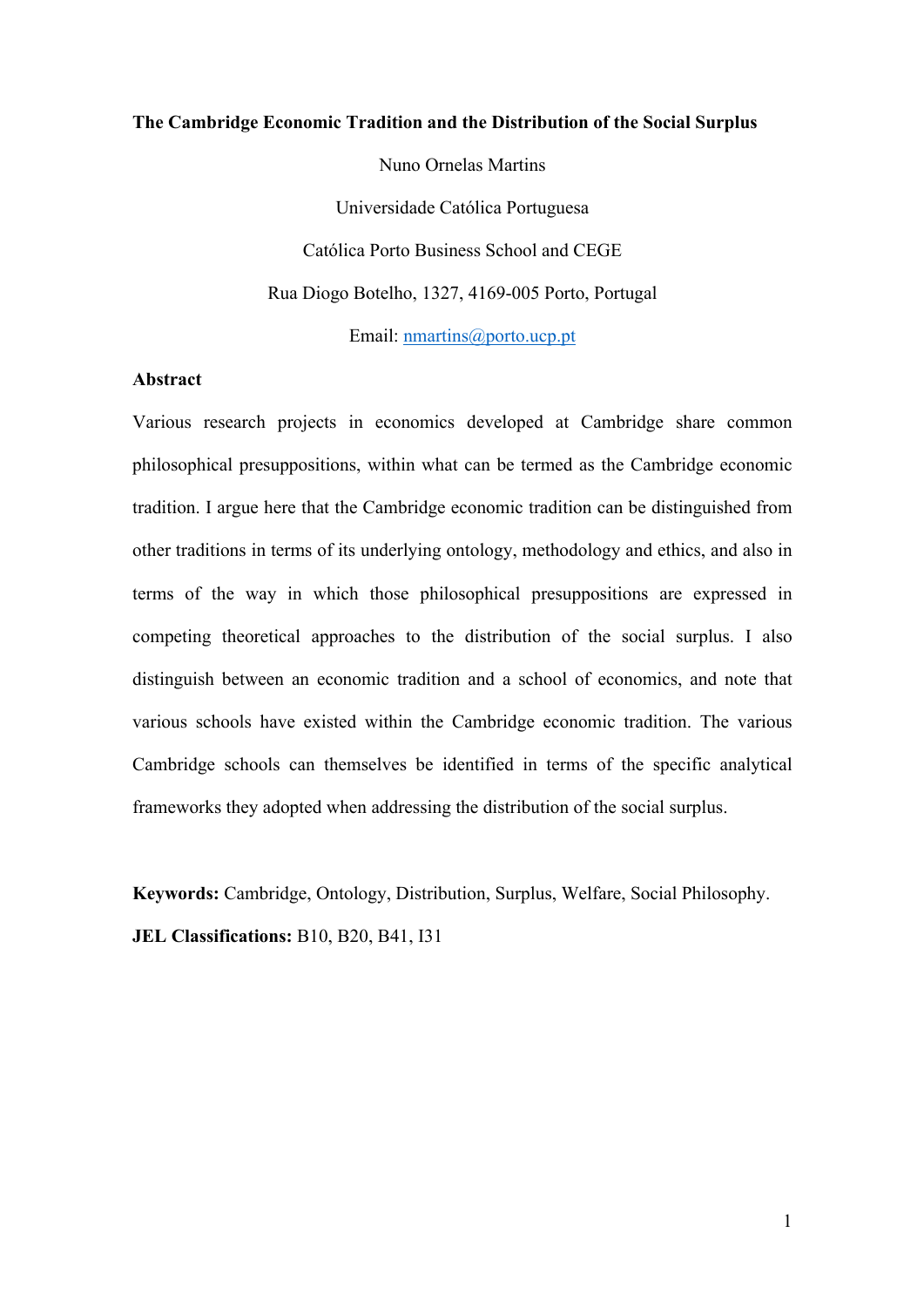### **1. Introduction**

Tony Lawson (2003, 2015) argues that several heterodox economic traditions share similar ontological presuppositions, and distinguishes competing heterodox economic traditions in terms of a concern with a particular domain of reality. Thus, Marxian economics is characterised in terms of a concern with the nature and dynamics of capitalism, original institutionalism is identified as a tradition concerned with the causes of stability (often found in institutions) and the causes of change (often associated with technology), and post Keynesianism is distinguished from other traditions in terms of a concern with fundamental uncertainty (Lawson 2003).

Lawson (2003, 2015) also defines modern mainstream economics in terms of an insistence on the use of mathematico-deductivist models, that are employed regardless of their adequacy for the analysis of social reality. That is, rather than being concerned with a specific domain of reality, as the heterodox economic traditions identified above (Lawson 2003), mainstream economics is characterised by an attempt to apply the same mathematico-deductivist methods to all domains of reality.

Lawson's description of heterodox economics and mainstream economics presupposes three different criteria for identifying an economic tradition. One criterion is the conception of reality presupposed at an ontological level. Another criterion is the specific domain of reality (if any) with which the economic tradition is concerned. And another criterion is the methodology employed. Here I adopt Lawson's (2003, 2015) criteria for distinguishing competing economic traditions, and argue that the Cambridge economic tradition can be identified in terms of its ontological presuppositions, and of a concern with the distribution of the social surplus and its impact on the expansion of human capabilities.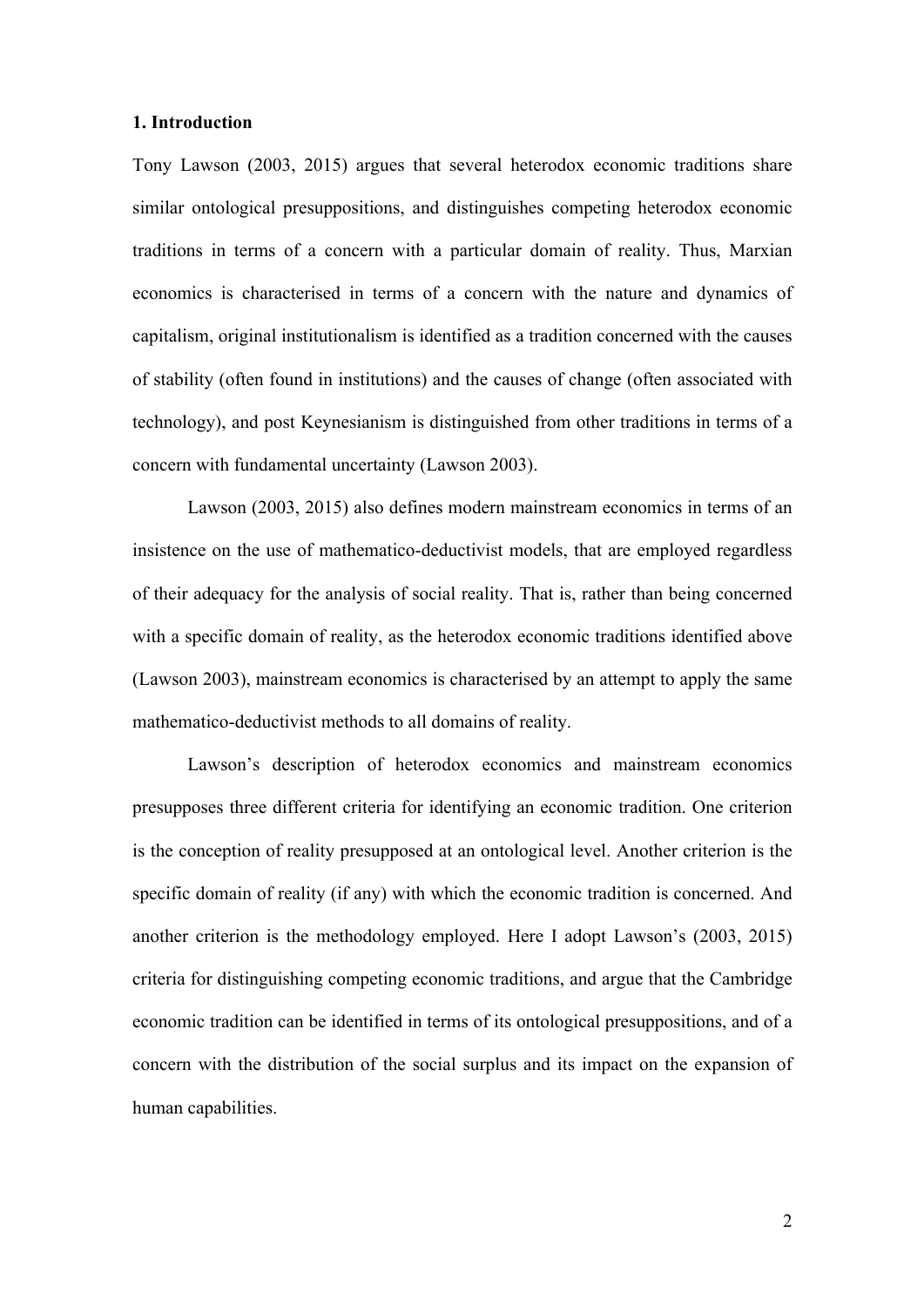However, I also take into account the methodology employed in each tradition, as Lawson also does when defining mainstream economics in terms of method. I argue that the approach to the distribution of the social surplus employed within the Cambridge economic tradition can be distinguished from other approaches to the distribution of the social surplus to the extent that it engages in debate with (often in form of critique of) the analytical framework of modern mainstream economics. That is, while a concern with the distribution of the social surplus is also found in other economic traditions – such as Marxian political economy, for example – in the latter traditions the topic is not addressed through an engagement with the analytical framework of mainstream economics, as in the Cambridge economic tradition.

While an economic tradition can be defined in terms of a concern with a given aspect of reality, addressed through particular methods with shared philosophical presuppositions, a school of economics is defined here in terms of adherence to a specific theoretical framework. To the extent that the various projects associated with Cambridge adopt different analytical frameworks at the level of economic theory, they can be said to constitute different schools of economics. But as long as we acknowledge that those various schools of economics share similar philosophical underpinnings at an ontological, methodological and ethical level, and are driven by a concern with the distribution of the social surplus, they are part of the Cambridge economic tradition, which can then be systematised more concisely in terms of the three following characteristics:

- An (often implicit) *ontological* conception of reality where a totality is more than the sum of the components that constitute it, for it also depends on how those components are organised and interconnected.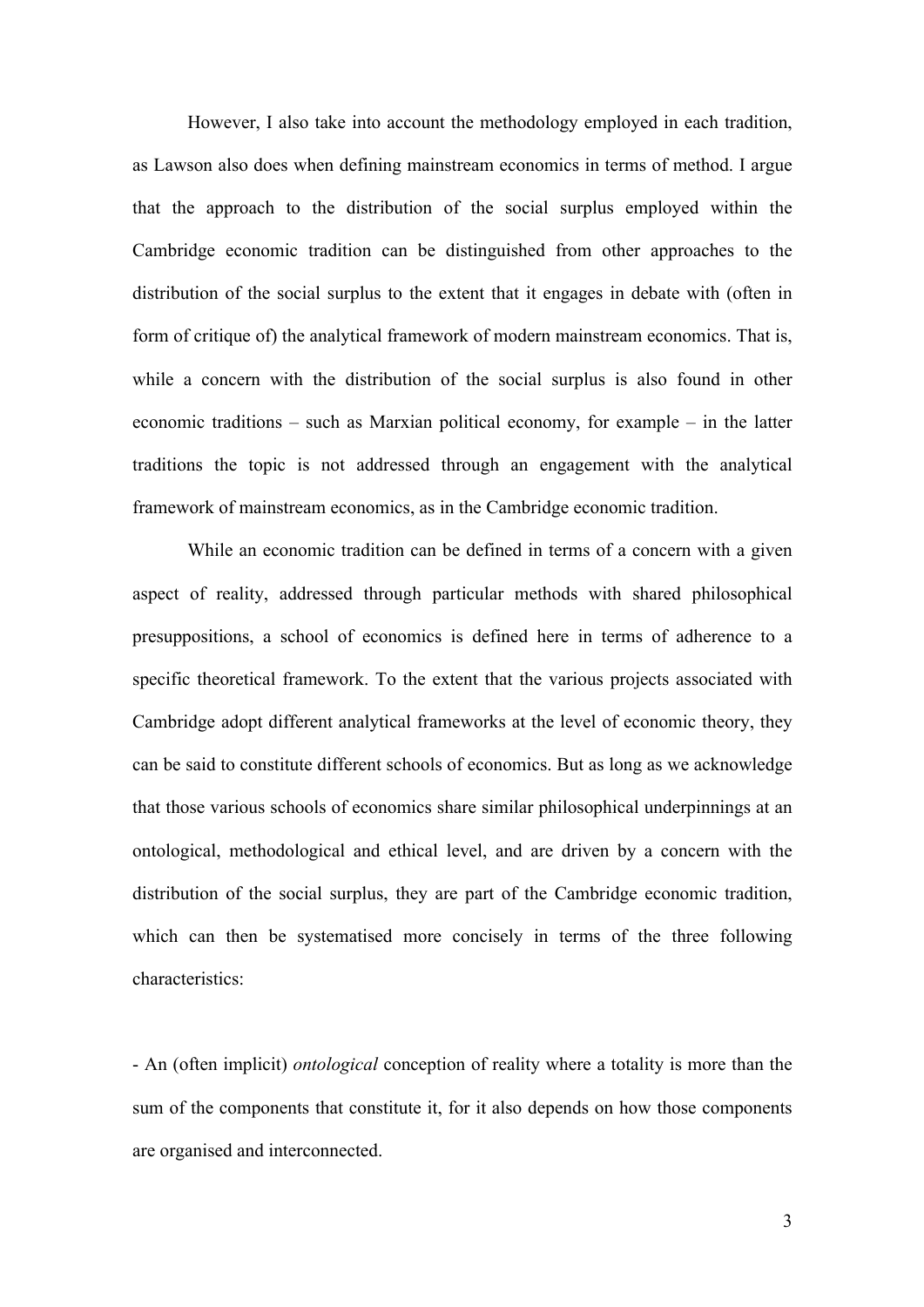- A *methodology* that adopts a plurality of languages when describing an interconnected reality, where causal mechanisms are explained using ordinary discourse, and mathematics is used in a way that allows for engaging in debate with mainstream economics, but does not shape the description of causal mechanisms provided;

- An *ethical* concern with the distribution of the social surplus and its implications for the expansion of human capabilities, which is also expressed in the specific theoretical frameworks developed within different schools of economics appearing in Cambridge.

I start by explaining these three ontological, methodological and ethical characteristics, which constitute the philosophical basis for a Cambridge economic tradition. I then move towards the various theoretical approaches to the distribution of the social surplus developed at Cambridge that are underpinned by this philosophical basis.

## **2. The ontological basis for a Cambridge tradition in economics**

Geoffrey Harcourt (2003) suggests that the Cambridge economic tradition starts when Alfred Marshall founded the Faculty of Economics and Politics at the University of Cambridge in 1903. Of course, John Maynard Keynes (1973) famously argued that Thomas Robert Malthus was the first of the Cambridge economists. And as Anthony Waterman (1996) notes, one could go further back than Malthus as, Waterman argues, Keynes eventually did, if we take into account chapter XI of William Paley's 1785 book *Principles of Moral and Political Philosophy*. But while the role of precursors is surely important – especially precursors like Henry Sidgwick, who had a decisive influence on Marshall – only with Marshall's foundation of the Faculty of Economics and Politics we have the institutional context for the sustained development of a Cambridge tradition in economics.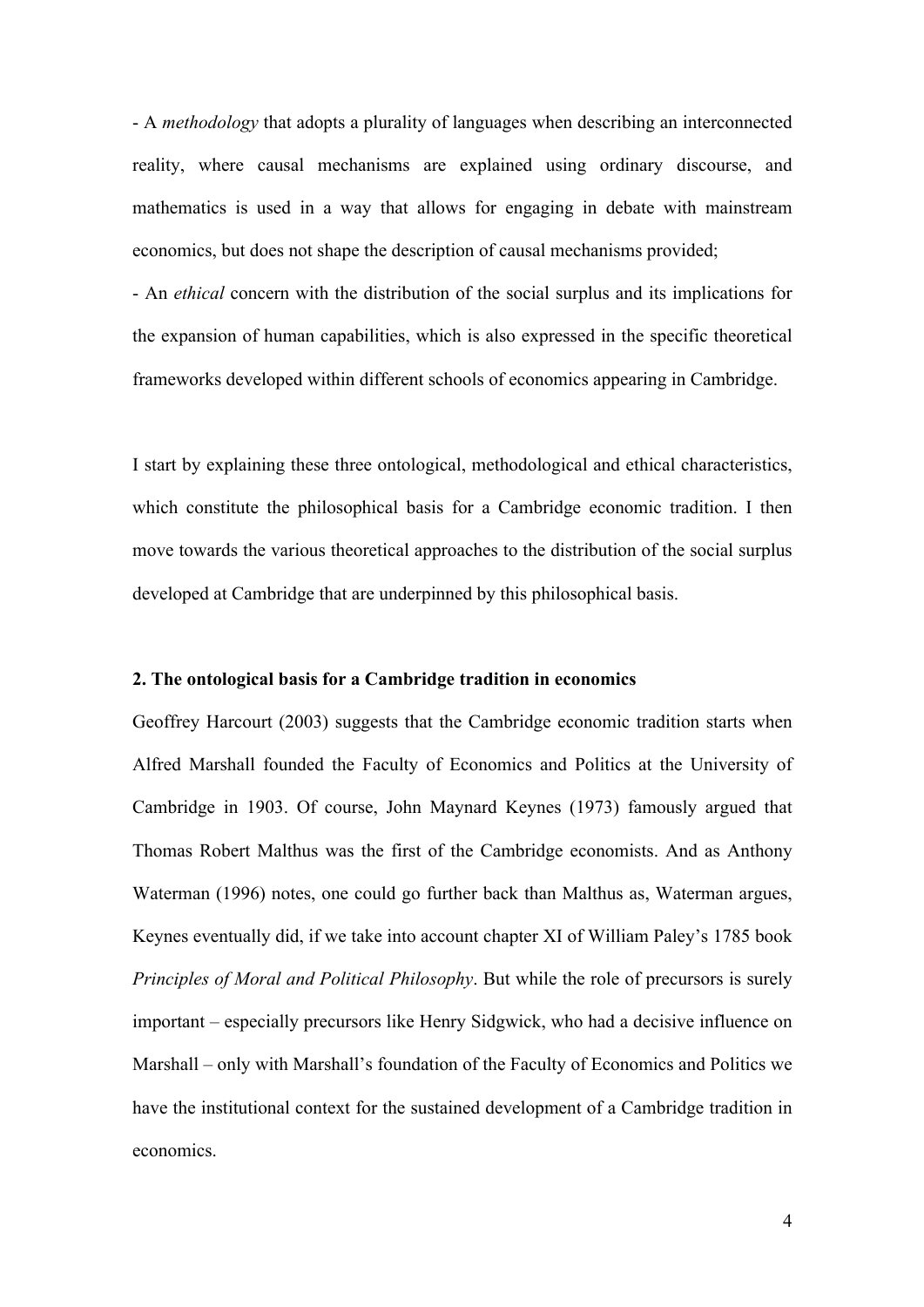A key philosophical presupposition of the Cambridge economic tradition, since Marshall at least, is that a totality is more than the sum of the components that constitute it (Martins 2013), since it also depends on the way in which those components are organised (Lawson 2019). Thus, Marshall (1890) notes that organisation should also be included as a factor of production, together with land, capital and labour. Marshall (1923[1919], p. 677) also focuses on how "several causes act together and mutually affect one another", and takes the interconnected nature of social reality as a central ontological presupposition.

This raises the problem, however, of identifying the separate effect of each cause, in a context where several causes mutually affect one another. In *Industry and Trade*, Marshall (1923[1919], pp. 677-678) argues that the solution to the problem can be found using the differential calculus of Isaac Newton and Gottfried Leibniz. According to the perspective of Newton and Leibniz, if a given magnitude A has an infinitesimally small direct effect on B, and B has an infinitesimally small direct effect on C, the indirect effect of A on C through B is negligible. Thus, we can focus on the direct effect of A on C in the short period while neglecting, for a time, in the pound of *ceteris paribus*, the indirect effects occurring through B. The method employed by Marshall leads to his partial (or particular) equilibrium approach, which focuses only on direct effects, assuming everything else remains constant. Piero Sraffa's unpublished manuscripts show that he took careful note of this method employed by Marshall, and found the intelligent use of the method of Newton and Leibniz to be Marshall's "one great contribution" (quoted in Martins 2013, p. 41).

When studying Marshall's use of differential calculus to justify his partial equilibrium approach, it is important to note that mathematics can be used in various forms in economics. Mathematics can be used to produce models that structure a given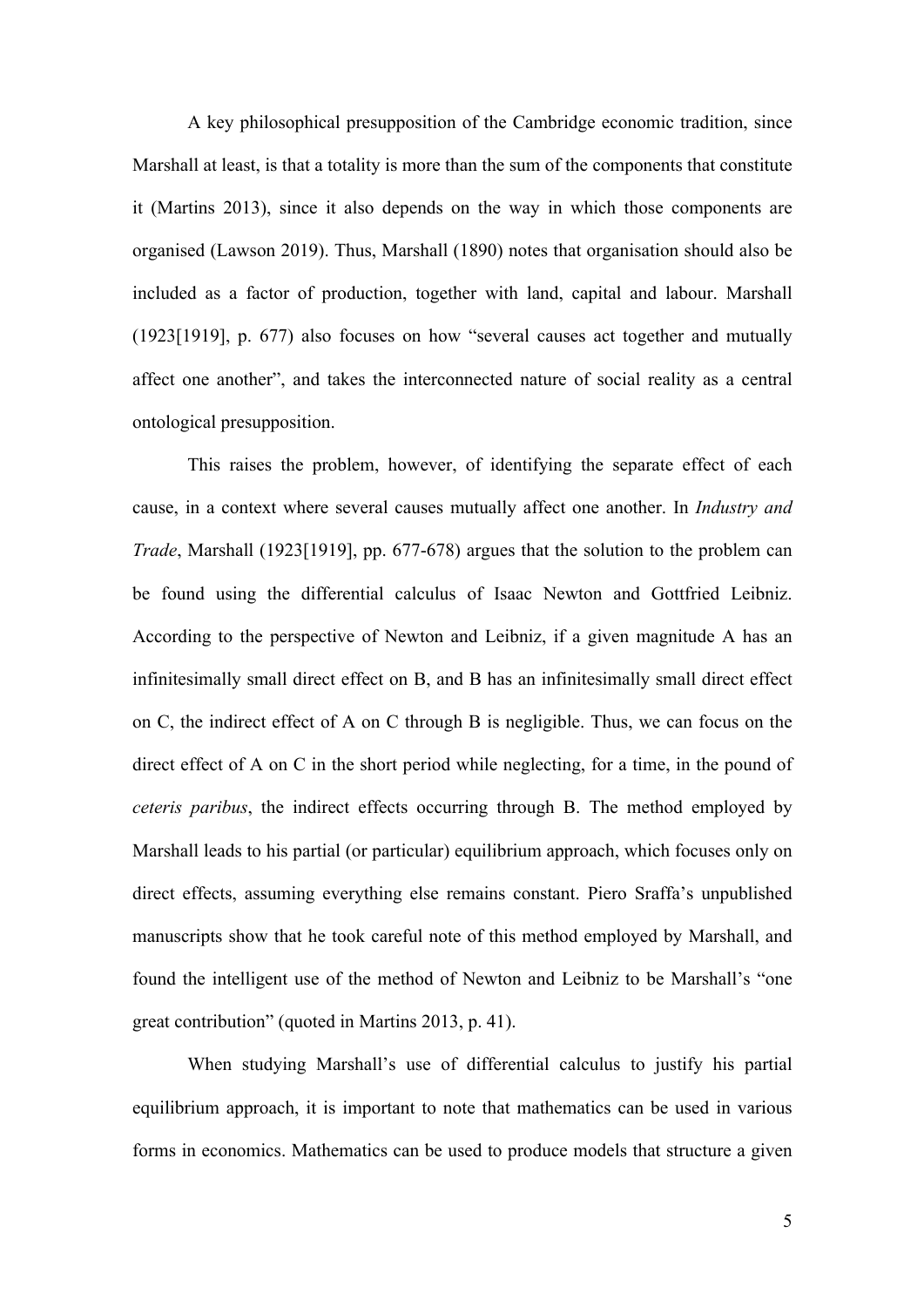story or narrative (Morgan 2001), where the narrative is determined by the possibilities outlined in the model. But mathematics can also be used in order to support (or ground) a theory of a given causal mechanism at play (Lee 2018), without determining the possible theories or narratives that can be constructed in order to describe causal mechanisms.

Marshall privileged a narrative approach, and used mathematics only to illustrate particular points, without constraining the narrative or theory presented. Marshall left mathematics to an appendix in his *Principles of Economics* (1920[1890]), and ceased to use it altogether in later works. In modern mainstream economics, in contrast, the mathematical models employed shape the structure of the theories and narratives about the economy that can be produced using those models. This follows from the fact that modern mainstream economics is characterised by an insistence on use of mathematicodeductivist methods, where any theory is seen as scientifically valid only if formulated in terms of a mathematico-deductivist model, regardless of its adequacy for the domain of reality being studied (Lawson 2003).

It is thus no surprise that the predominant definition of economics adopted in modern mainstream economics, namely Lionel Robbins's (1932) definition, encourages the application of the same method to various aspects of reality. Robbins's definition stands in contrast to Marshall's (1890) definition of economics, in which economics is defined not in terms of method, but as a substantive study of human activities that influence the material conditions of human well-being. Of course, in Marshall's days, his partial equilibrium method was actually dominant in England, so the term "mainstream economics" is used here to designate the approach that became subsequently the dominant approach, not the one that was dominant in Marshall's days.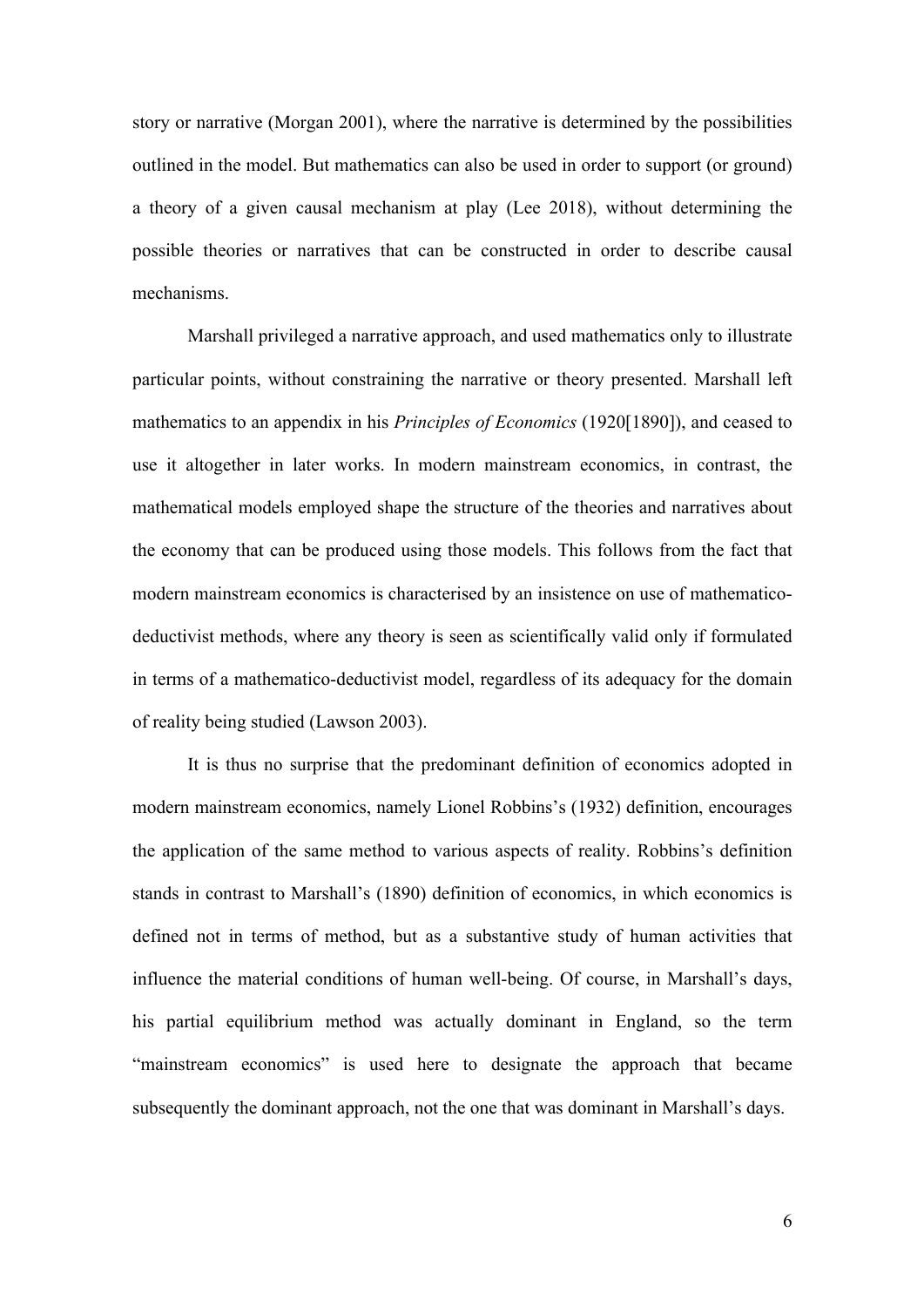The origins of modern mainstream economics can be found in the first uses of mathematico-deductivist models in economics. The first influential uses of differential calculus, through the contributions of Stanley Jevons and Léon Walras, constitute the beginnings of a mathematising project that became well-established in the midtwentieth century (Lawson 2003; Martins 2013). And the way in which Vilfredo Pareto developed Walras' general equilibrium theory provided the key theoretical framework of the mathematising project that emerged in the twentieth century, at least in its beginnings. The Walrasian-Paretian general equilibrium framework constitutes one of the first infuential examples of a case where the mathematical model shapes the structure of the theories and narratives about the economy that can be produced using those models.

# **3. The methodological basis for a Cambridge tradition in economics**

Albeit Marshall privileges a narrative approach which is not necessarily determined by mathematical models, Marshall's partial equilibrium theory is still sufficiently similar to the models employed in mainstream economics so as to allow for dialogue with mainstream economics. In fact, a key characteristic of the Cambridge economic tradition is an engagement in debate with modern mainstream economics, often using mathematical tools sufficiently similar to those employed in modern mainstream economics, but without shaping the analysis in terms of those mathematical tools.

Given the centrality of the University of Cambridge in the academic world, it is natural that the Cambridge authors tried to engage in dialogue with modern mainstream economics. And since the Cambridge economic tradition is characterised by a philosophy of where a totality is more than the sum of its components, it is also natural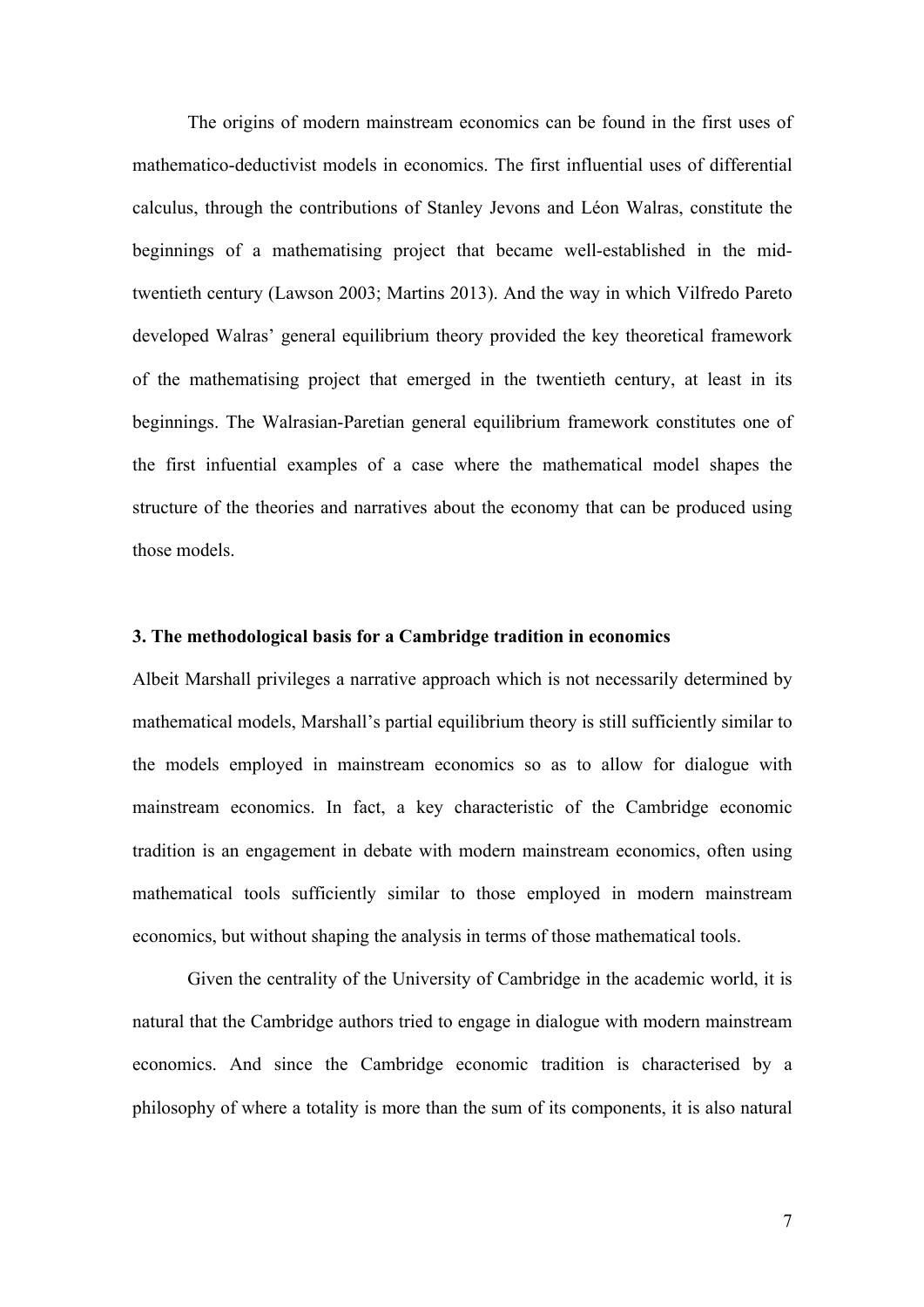that this dialogue took place by drawing the implications of an interconnected reality for the methods and theories used in modern mainstream economics.

This debate starts already with Marshall. Marshall famously argued that economics should follow the methods of evolutionary biology, and saw his own partial equilibrium analysis as a mere preliminary to an historically informed approach to economics, in which the historical narrative to be constructed is not determined by mathematical methods (Pratten 1998). But Marshall used extensively supply and demand diagrams as a pedagogical device, which allowed for dialogue with the marginalist perspective to which he was himself a contributor.

Marshall would often spend much space explaining particular cases where a partial equilibrium framework would apply. But this is not because those were the more relevant cases. Rather, it is because those cases allow for a pedagogical explanation of basic theoretical aspects using the more established language and methods, hopefully as a mere preliminary to moving into the more relevant and complex cases through an historically informed narrative, within a realistic evolutionary analysis (Pratten 1998).

Sraffa thought, however, that Marshall, albeit knowledgeable of the problems posed by the interconnected nature of mutual causes to the use of differential calculus, failed to acknowledge the deeper implications of those problems for his partial equilibrium method. The partial equilibrium method is relevant only when analysing rare cases of industries with very peculiar conditions, as Sraffa (1925, 1926) shows. In his unpublished writings, Sraffa also criticised Marshall's method more generally, noting that in economics we are not concerned with infinitesimally small changes, such as the ones presupposed in Marshall's application of Newton's and Leibniz's use of differential calculus (Martins 2013, pp. 41-43).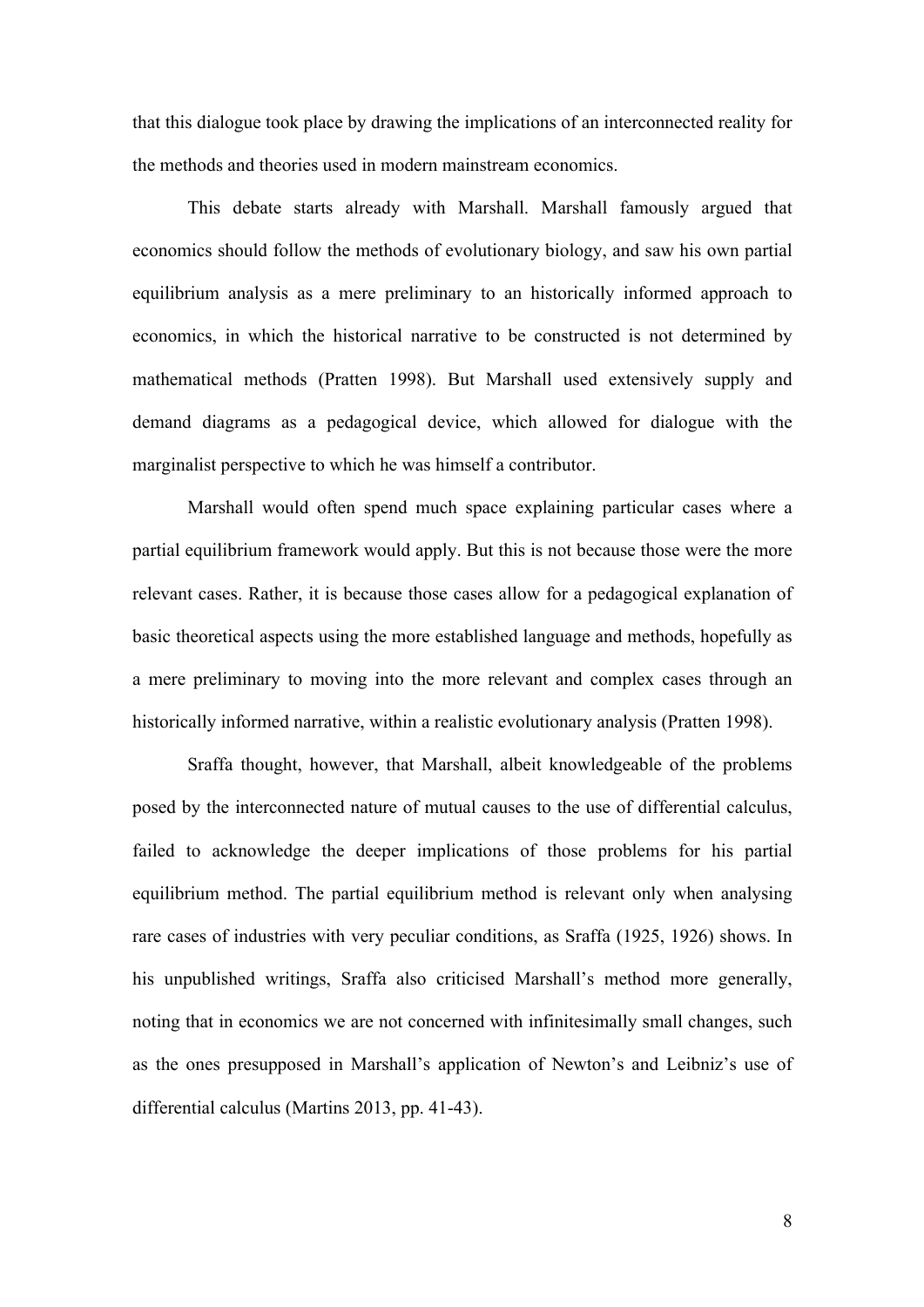As an alternative, Sraffa developed a system of equations that captures the economy as a totality, that is, taking into account all the relations between observable quantities. This system of equations ultimately led to Sraffa's (1960) book *Production of Commodities by Means of Commodities*. This book is presented as a prelude to a critique of economic theory, while engaging in an internal critique of the foundations of marginalist theory. Here again we find the tendency, common across the Cambridge economists, for engaging in debate with mainstream economics, often drawing on the accepted theories and methods of analysis as a first step for an internal critique. Given the centrality of mathematics to modern mainstream economics, a critique of the latter would have to be pursued, Sraffa believed, through an internal critique of its presuppositions while engaging in mathematical analysis too.

Keynes also tried to study the economy as a totality, while engaging in dialogue with the dominant marginalist approach, employing such notions as *marginal* efficiency of capital, or *marginal* propensity to consume. The use of concepts inspired in marginalism helped Keynes persuading mainstream economists to accept his theories and policies. But despite Keynes's reference to concepts inspired in marginalism, Keynes believed, like Sraffa, that the use of differential calculus is problematic, since it leads to the neglect of the relations between entities.

Thus, Keynes (1936, pp. 297-298) suggests the use of *ordinary discourse* rather than differential calculus, noting that "in ordinary discourse, where we are not blindly manipulating but know all the time what we are doing and what the words mean, we can keep "at the back of our heads" the necessary reserves and qualifications and the adjustments which we shall have to make later on, in a way in which we cannot keep complicated partial differentials "at the back" of several pages of algebra which assume that they all vanish". Ordinary discourse allows constructing a narrative without being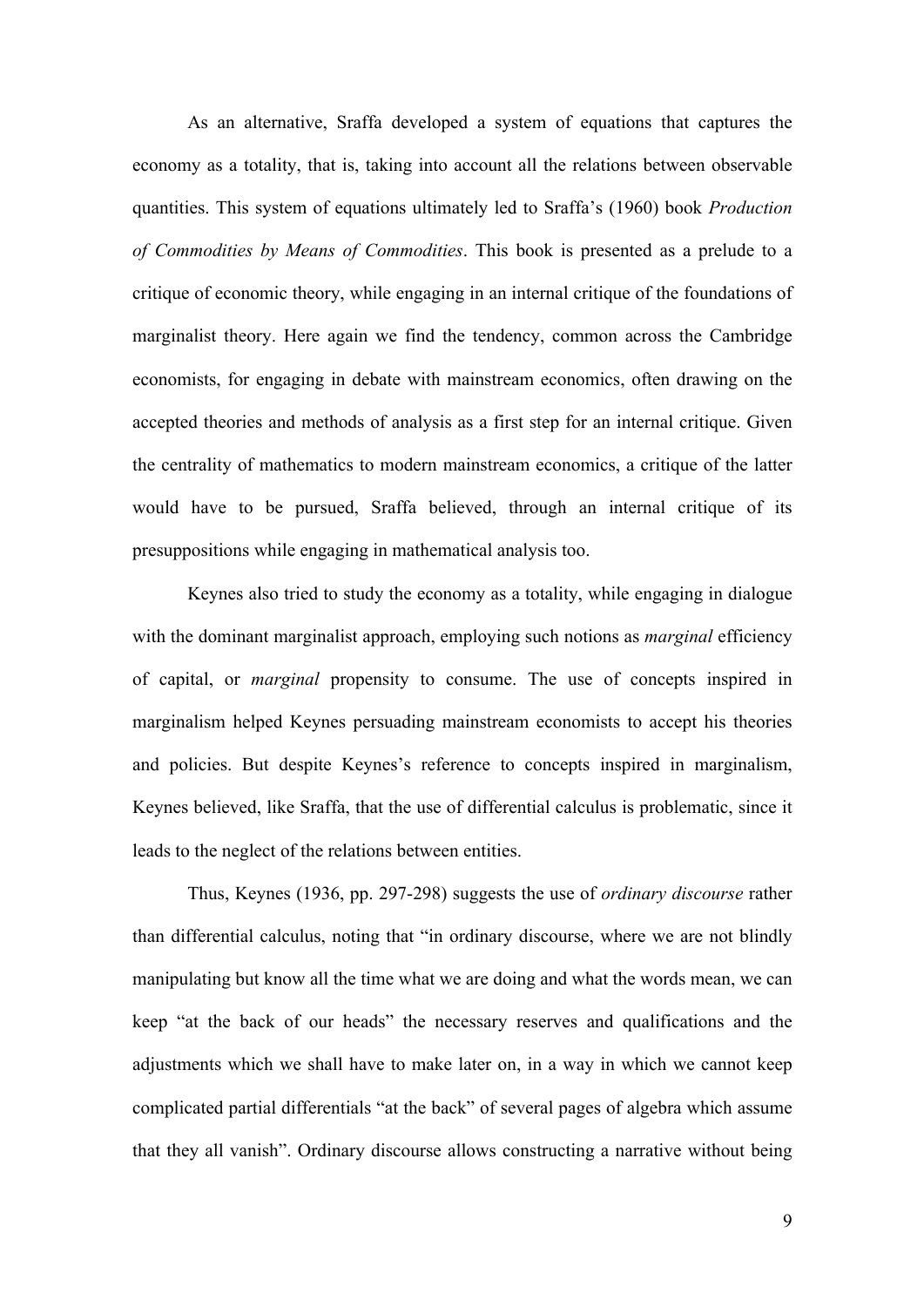constrained by what Keynes (1936, p. 297) saw as a pedantic "symbolic pseudomathematical methods".

The role of ordinary discourse when describing reality was present also in the Cambridge philosophical environment. G. E. Moore and Ludwig Wittgenstein, for example, also emphasised the role of ordinary language and common sense. Wittgenstein credited Sraffa for his own approach to language developed in Wittgenstein's (1963[1953]) book *Philosophical Investigations*, which also emphasises the role of context in ordinary language (Davis 2012; Sen 2003). A study of Sraffa's letters to Wittgenstein (McGuiness 2008) also shows that Sraffa engaged in an important analysis of ordinary discourse.

In short, the interactions between Moore, Keynes, Sraffa and Wittgenstein produced a philosophical context that favoured the use of ordinary discourse when describing reality, a method which can also be found in Marshall. The contributions of Keynes and his circle do not point so much towards a rejection of Marshall's overall philosophy, but rather of the specific theories advanced by Marshall. And in any case, fundamental aspects of the theories developed by Keynes and his circle were still influenced by the key tenets of the Cambridge economic tradition founded by Marshall, as I shall now argue.

## **4. The ethical basis for a Cambridge economic tradition**

Another distinguishing feature of the Cambridge tradition is a concern with the distribution of the social surplus. This defining characteristic of the Cambridge economic tradition goes back to Marshall's own attempt to provide a definition of the social surplus, drawing on concepts also used in mainstream economics, such as supply and demand curves, while addressing the implications of the distribution of the social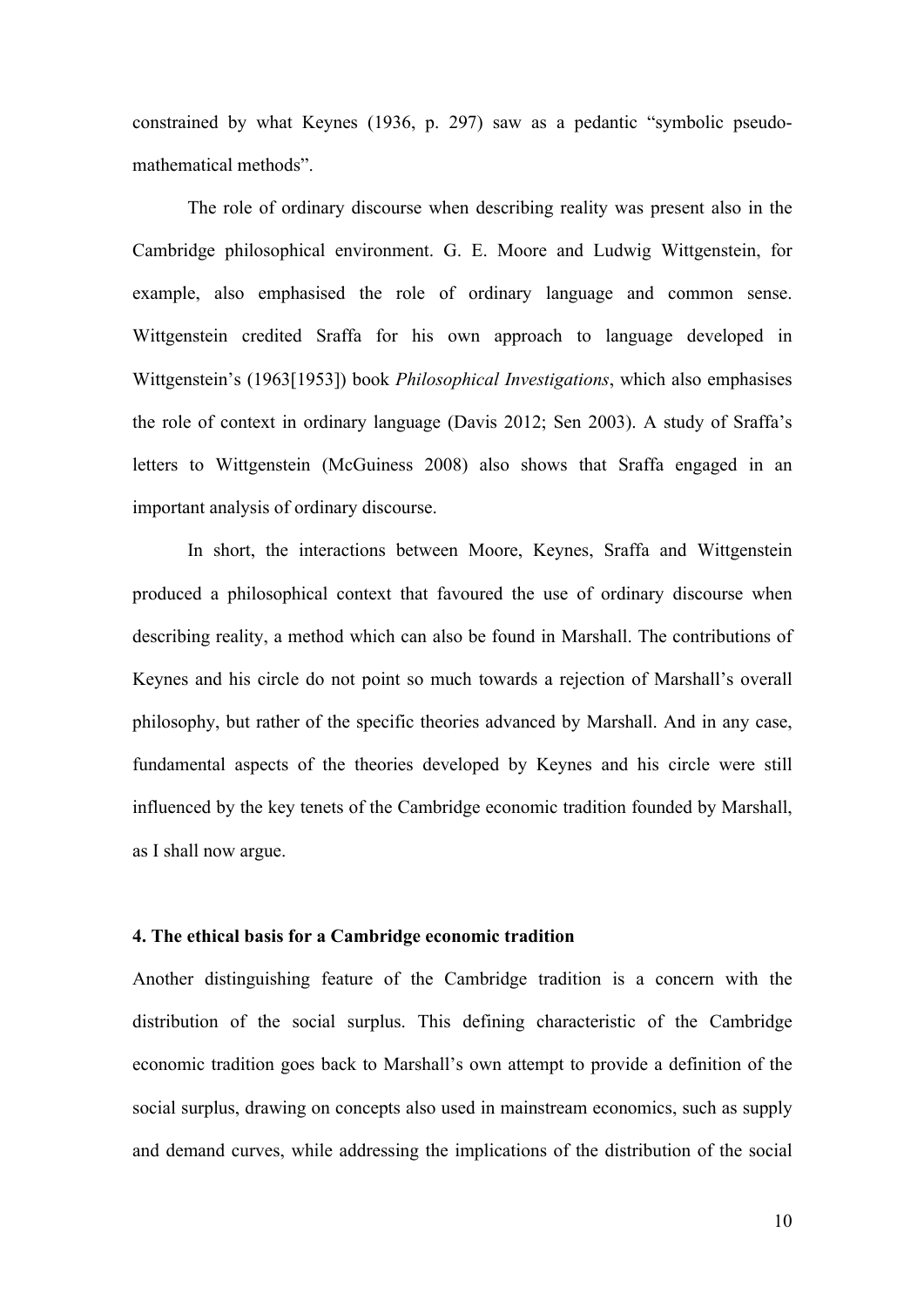surplus. But a concern with the distribution of the social surplus is also present in projects that depart more radically from Marshall's theoretical framework, such as those associated with contributors who aligned themselves around Keynes in one way or another.

Within the contributors associated with Keynes, some (for example, those inspired by Sraffa) are more concerned with finding a rigorous definition of the social surplus (different from Marshall's own definition). Other projects (such as those associated with Michal Kalecki, Joan Robinson or Nicholas Kaldor, for example) are more concerned with the impact of the distribution of the social surplus on the economy. Of course, other economic traditions, such as Marxian political economy, also share a conception where reality is interconnected, and a concern with a distribution of the social surplus. This is no mere coincidence, since Marx's contribution, albeit explicitly rejected by central Cantabrigian authors like Marshall and Keynes, was still immensely influential in Cambridge. But this raises the important question of how to distinguish the Cambridge economic tradition from Marxian political economy (Aslanbeigui and Oakes 2018).

It is here that the engagement with debate with the analytical framework of mainstream economics plays an important role as a differentiating criterion. An important difference between the Cambridge tradition and the Marxian tradition is that while Marxian political economy typically adopts its own analytical categories even when engaging with modern mainstream economics, the Cambridge tradition uses the language and methods of modern mainstream economics when engaging in debate with mainstream economics.

A tradition is shaped also by the debates it engages with, including not only debates with other traditions, but also internal debates. In fact, important debates took

11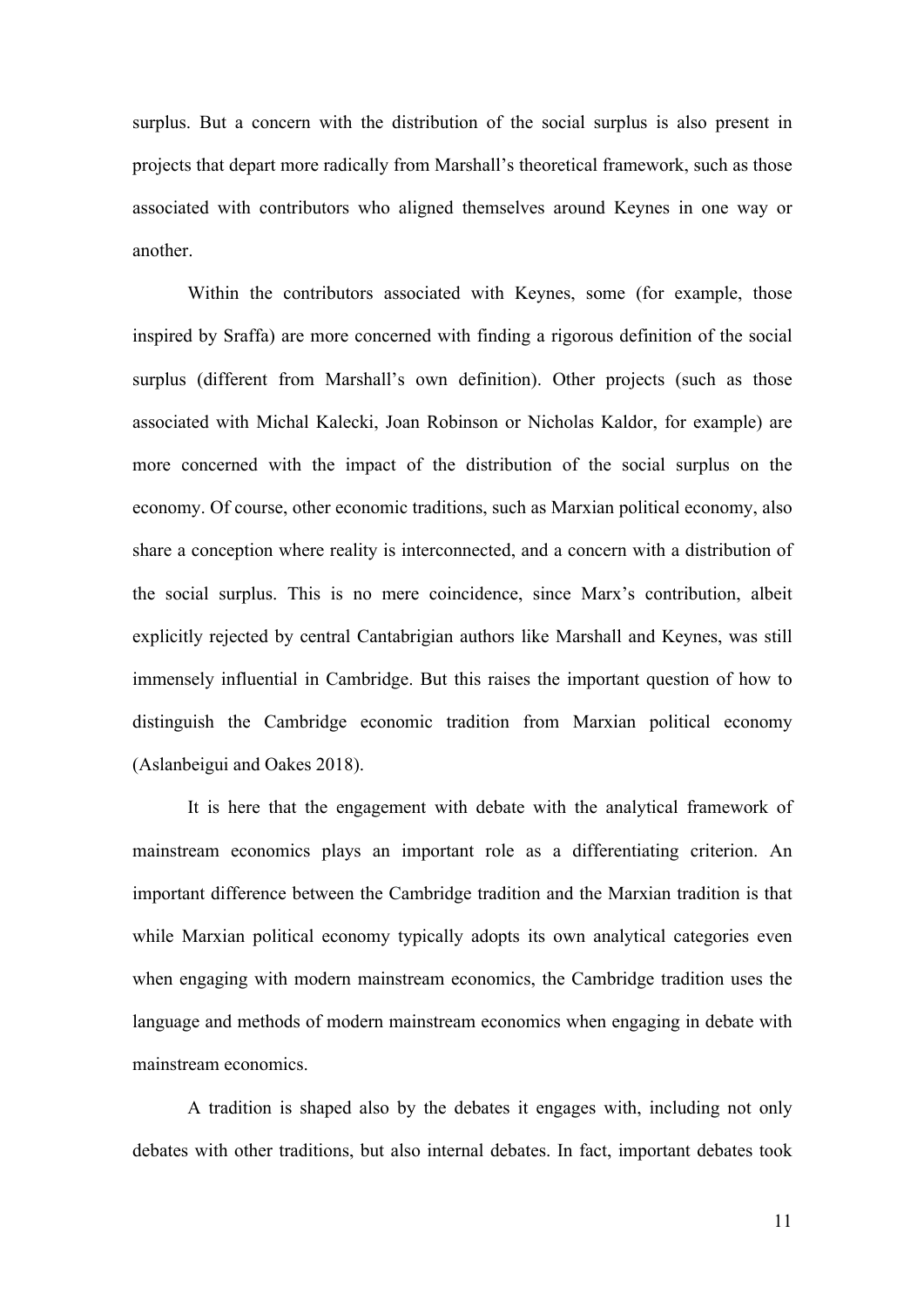place not only between the Cambridge economic tradition and mainstream economics, but also within the Cambridge economic tradition. Those debates led to the emergence of different schools of economics within the Cambridge tradition. In this context, it is important to distinguish what is understood here by an economic *tradition*, and by a *school* of economics. An economic tradition can be defined in terms of shared philosophical and methodological presuppositions and a common concern with a specific object of analysis (Lawson 2003). A school of economic thought, in contrast, can be defined in terms of the specific analytical framework it adopts at the level of economic theory, for example when analysing prices and quantities.

While Marshall, Keynes and Sraffa are part of the same tradition (Harcourt 1981, 2003) – sharing similar philosophical presuppositions and a concern with the distribution of the social surplus – they are not part of the same school, since they adopt different frameworks at the level of economic theory. The existence of different schools, stemming from the different theoretical frameworks adopted, emerged from several disputes within the Cambridge economic tradition.

Sraffa's (1925, 1926) critique of Marshallian theory, for example, led to a debate with Marshallian authors like Dennis Robertson or Gerald Shove (Robertson, Sraffa and Shove 1930), a debate that shows the theoretical inconsistency between the Marshallian position and the one advanced by Sraffa. Another central dispute is that opposing Keynes to Arthur Cecil Pigou. Pigou was Marshall's successor at Cambridge, and became the overt target of Keynes's (1936) attacks in the *General Theory*. The critique of Marshall's theory, started by Sraffa and Keynes, led to the existence of two schools in Cambridge: the Marshallian school (or Marshallian-Pigovian school); and the Keynesian school – or Keynesian-Sraffian school, if we take into account the various attempts of reconciling Keynes's theory with Sraffa's theory that took place at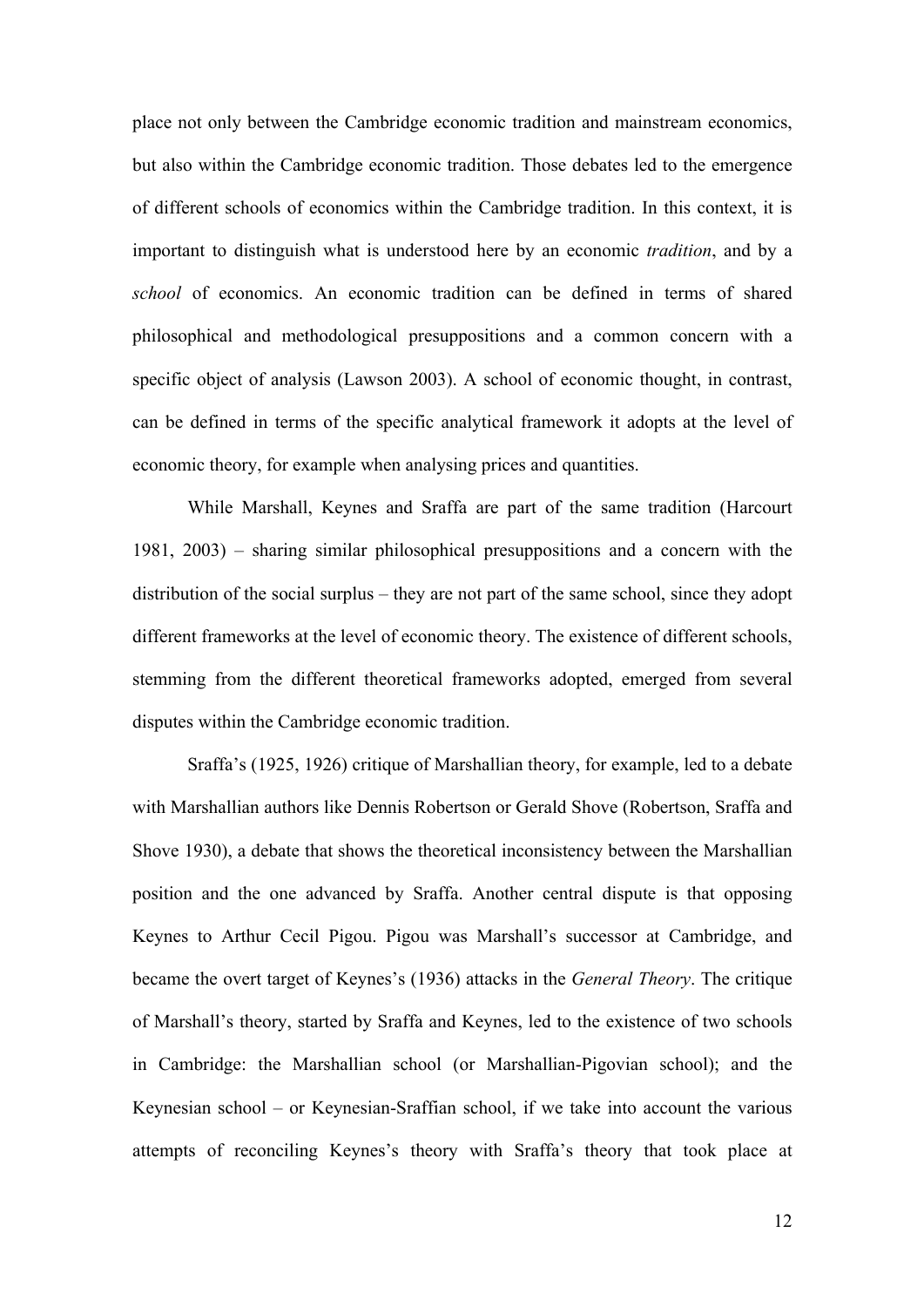Cambridge (Harcourt 1981; Garegnani 1978, 1979a, 1979b; Pasinetti 2005, 2007; Robinson 1985).

Still, a similar ethical concern with the distribution of the surplus is present in the theories formulated by authors working in different schools within the Cambridge economic tradition, including Pigou's and Keynes's. More than that, key ideas of the alternative economic theories developed in the Keynesian school when addressing distribution were often explained drawing on ideas that had already been advanced by Sidgwick, Marshall and Pigou. Those ideas can be found systematised in part I, chapter 8, paragraph 3, of Pigou's (1920) *Economics of Welfare*:

"the economic welfare enjoyed by anybody in any period depends on the income that he consumes rather than on the income that he receives; and … the richer a man is, the smaller proportion of his total income he is likely to consume, so that, if his total income is, say, twenty times as large as that of a poorer man, his consumed income may be only, say, five times as large. Nevertheless, it is evident that any transference of income from a relatively rich man to a relatively poor man of similar temperament, since it enables more intense wants, to be satisfied at the expense of less intense wants, must increase the aggregate sum of satisfaction. The old "law of diminishing utility" thus leads securely to the proposition: Any cause which increases the absolute share of real income in the hands of the poor, provided that it does not lead to a contraction in the size of the national dividend from any point of view, will, in general, increase economic welfare." (Pigou 1932[1920], pp. 80-81).

There are two very important, and symmetrical, ideas in this passage, which became constitutive of the specific theoretical frameworks adopted in the Cambridge economic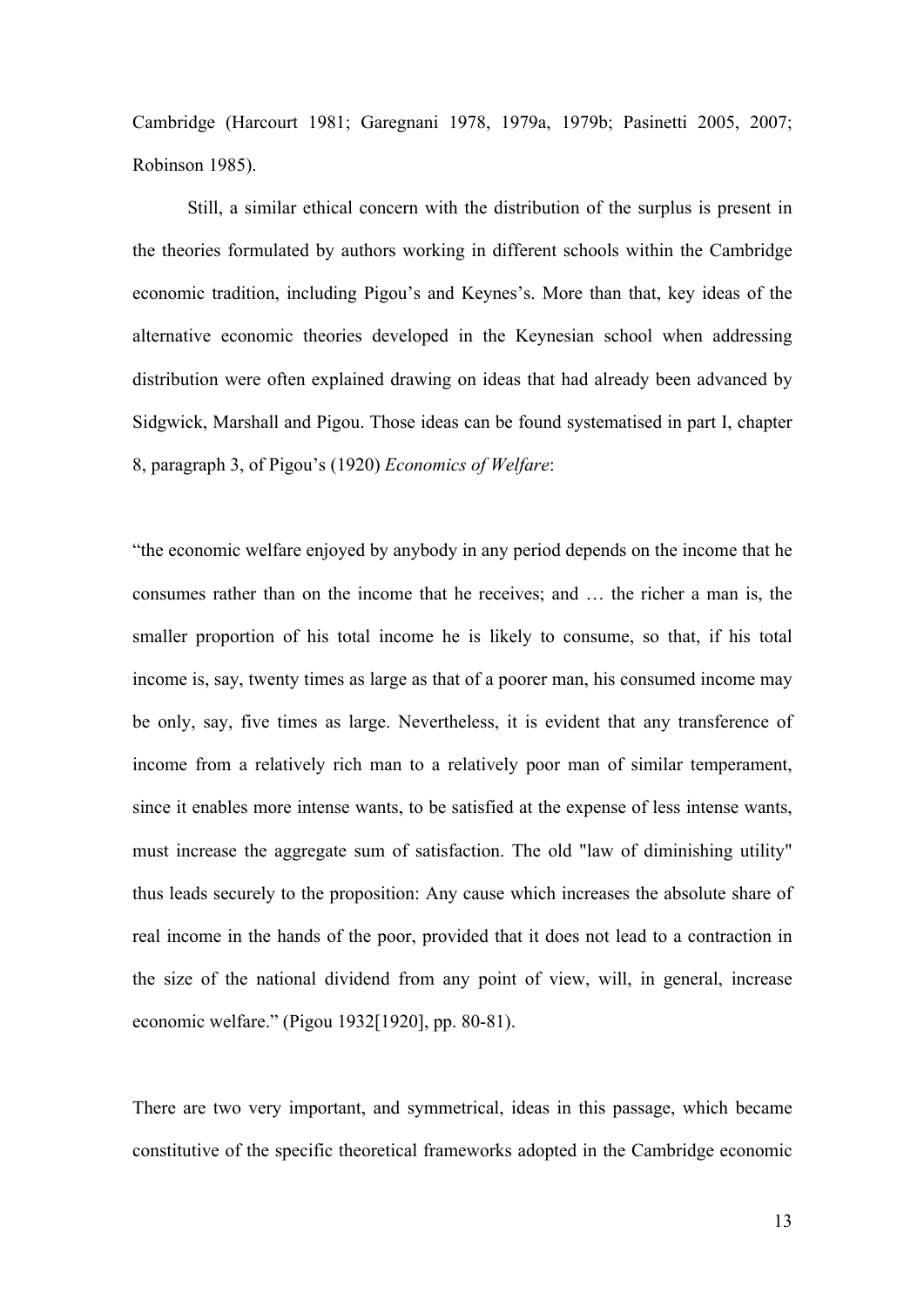tradition. One of them, which is the second idea expressed in this passage, is a cornerstone of the Marshallian-Pigovian theoretical framework to the distribution of the social surplus. This is the idea that redistributing the social surplus from those with more income (and thus a lower marginal utility) to those with less income (and thus a higher marginal utility) increases overall utility.

As Hans Despain (2017, p. 630) notes, even Maurice Dobb (1925) drew upon this idea in his 1925 book *Capitalist Enterprise and Social Progress* (following an article on the topic in the previous year) noting that those with higher (lower) income have a lower (higher) marginal utility for their income, and are thus in a more (less) advantageous position for taking risks in entrepreneurial activities, becoming more (less) easily entrepreneurs. For Dobb, this means that there is a tendency for an increase of inequality in the distribution of the social surplus, as those with more income are those who are more willing to take the risks involved in capitalist activities, while reaping the benefits.

The other key idea expressed by Pigou above, in the first part of the passage, became a central element of the Keynesian theoretical approach. It is the idea that when people receive more income, they consume a smaller fraction of their total income. Keynes (1936) expressed this idea through what he called the marginal propensity to consume, and the marginal propensity to save, noting that people with a lower income have a higher marginal propensity to consume and a lower marginal propensity to save.

This leads, according to Keynes, to a social philosophy in which the social surplus should be redistributed, in general (that is, when there is no full employment) from those with more income to those with less income so as to increase aggregate demand and reduce unemployment, as Keynes (1936, pp. 372-384) writes in the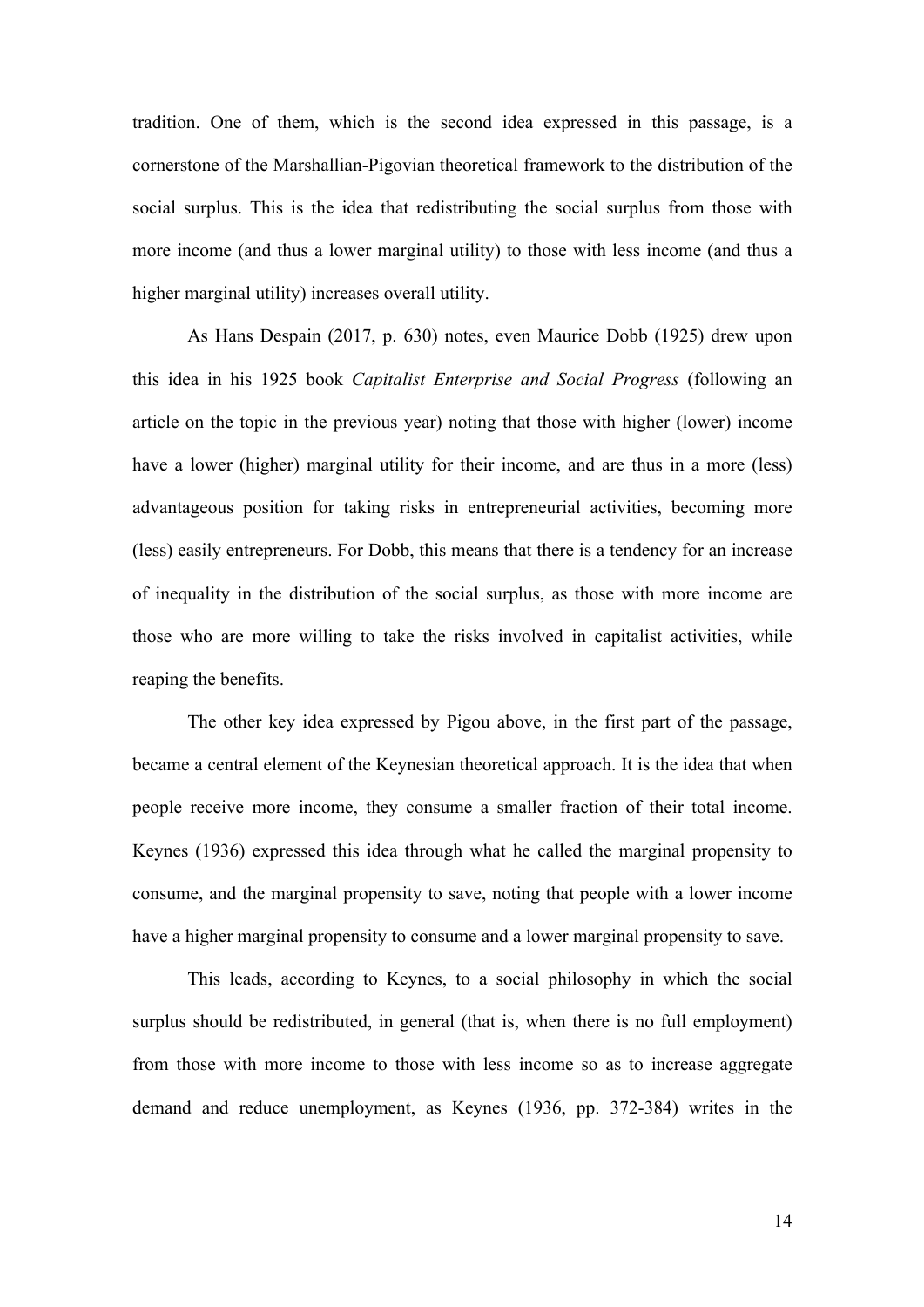concluding notes of his *General Theory*, which describe "the social philosophy towards which the General Theory might lead" (Keynes 1936, p. 372).

Keynes construes much of his argument drawing on the idea that capital should cease to be scarce, leading to a lower interest rate (Keynes 1936, pp. 374-377). But Keynes's reasoning on need to eliminate the scarcity of capital is premised on the idea that "up to the point where full employment prevails, the growth of capital depends not at all on a low propensity to consume but it is, on the contrary held back by it" (Keynes 1936, pp. 372-373), reaching the conclusion that "an increase in the habitual propensity to consume will in general (i.e. except in conditions of full employment) serve to increase at the same time the inducement to invest" (Keynes 1936, p. 373), thus contributing to make capital less scarce.

That is, Keynes is drawing on the relation between income and consumption highlighted by Pigou, but thought that his novel contribution enables the elaboration of this social philosophy unfettered by old modes of thought (i.e., the Marshallian-Pigovian framework) that prevented its full development. Keynes found the need of a new theoretical framework, a *general theory* in order to explain the relation between income and consumption highlighted by Pigou, while describing the Marshallian-Pigovian theory as relevant only for particular cases.

In short, key ideas on capitalist entrepreneurship developed by Marxian authors like Dobb, and basic ingredients of Keynes's analysis, were already present in the early contributions of Sidgwick and Marshall, and are systematised very synthetically by Pigou in the passage above. Those ideas are the expression of an ethical concern with the distribution of the social surplus that appears throughout the various contributions emerging within the Cambridge tradition. But this social philosophy became expressed with different tonalities in the economic theories underpinned by it, and in the different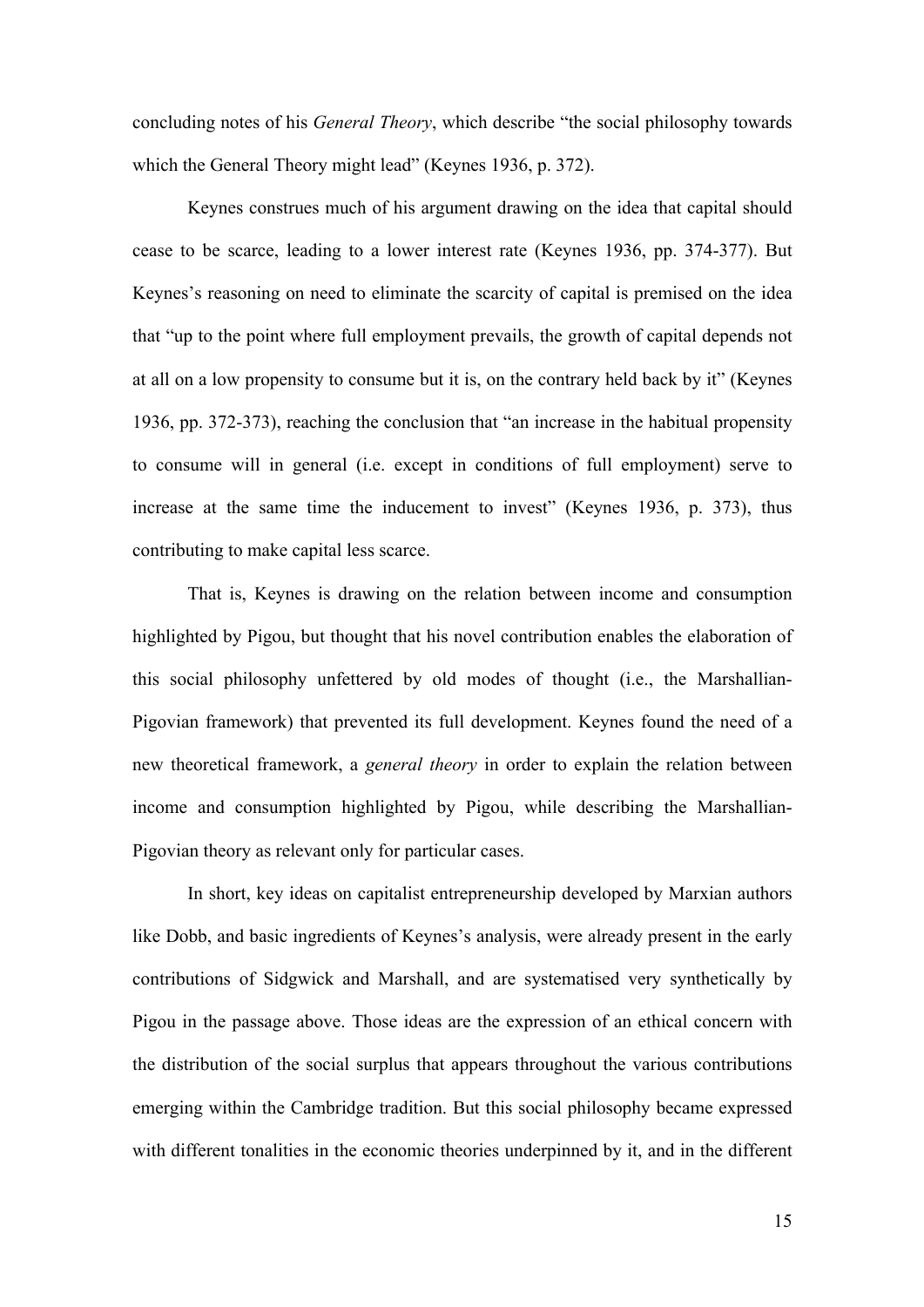schools of economics that adopted such a social philosophy, such as the Marshallian school, and the Keynesian school.

#### **5. From Pigovian welfare economics to new welfare economics**

The Cambridge schools, centred around the contributions of Marshall and Keynes, respectively, became quite prominent within economics. But the ontological, methodological and ethical presuppositions of the Cambridge tradition were neglected within mainstream economics. This can be seen, for example, in the way in which Pigou's development of Marshall's contribution – which led to the emergence of the field of welfare economics – was subsequently displaced by mainstream welfare economics.

The contributions of Pigou (1920), together with those of Hugh Dalton (1925), led to the idea of increasing social utility through Pigou-Dalton transfers, that is, income transfers from individuals with more income, and thus a lower marginal utility, to individuals with less income, and thus a higher marginal utility. This approach, which is expressed in Pigou's quote above, is line with Marshall's (1920[1890]) distinction between more urgent needs and less urgent desires, and is also connected to Sidgwick's utilitarian ethics.

An influential criticism of the Marshallian-Pigovian approach to welfare economics was made by Lionel Robbins (1932, 1938) in his critique of the possibility of interpersonal comparisons of utility. Robbins saw utility as an irreducibly subjective phenomenon. In so doing, Robbins was in line with other colleagues at the London School of Economics (LSE), such as Friedrich Hayek, and was also influenced by Philip Wicksteed and the Austrian approach. But if utility is an irreducibly subjective phenomenon, personal levels of utility of different individuals cannot be compared. And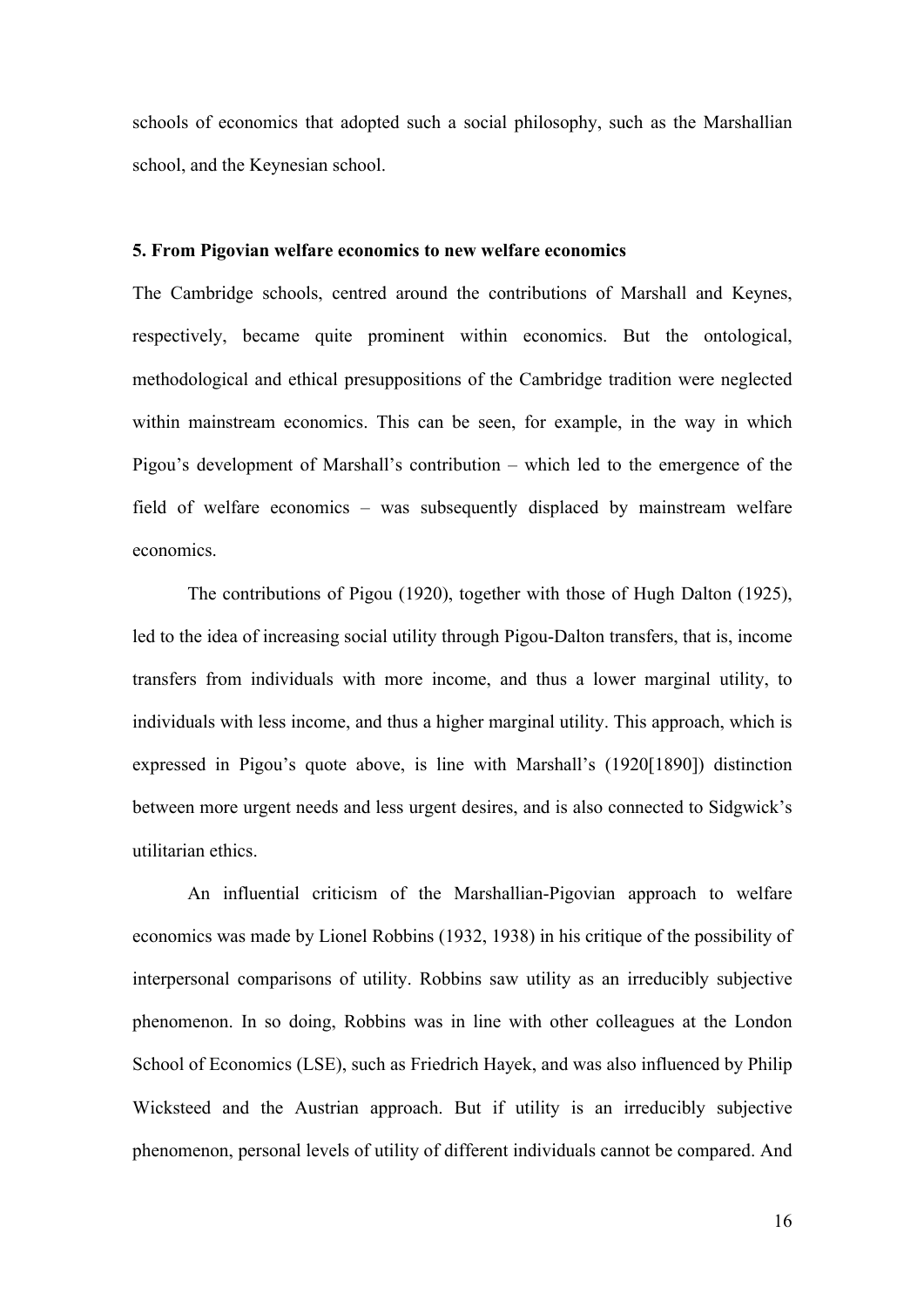if personal levels of utility cannot be compared, there are no grounds for advocating Pigou-Dalton transfers as a means for increasing social utility.

Nicholas Kaldor (1939) and John Hicks (1939a) – two authors who subsequently rejected their early views on these matters – developed an approach that is compatible with Robbins's view, drawing on Vilfredo Pareto's version of Walras's general equilibrium theory. This led to the reformulation of the field of welfare economics, into what was then called "New Welfare Economics" (Sen, 1982). In "New Welfare Economics", the central concept is the Pareto optimum, which is a case where we cannot increase the welfare of any individual without decreasing the welfare of another individual. And the reason why we cannot change distribution when in a Pareto optimum is because we cannot compare individual utility levels, as Robbins (1932, 1938) argues. So we have no criterion to guide us when changing the distribution of income, that is, when addressing the distribution of the social surplus.

After Robbins's (1932, 1928) critique, various contributors from the LSE challenged the Marshallian-Pigovian approach to partial equilibrium that prevailed in Cambridge. Hicks's (1939b) *Value and Capital* became a central contribution to the new approach that emerged, which is significantly different from Walras's own, but shaped the way for a new type of intertemporal equilibrium that influenced the subsequent development of general equilibrium theory. Hicks was part of a generation of economists who were more influenced by Pareto's 1907 *Manuale di Economia Politica* than by Marshall's (1920[1890]) *Principles of Economics*.

The Paretian change towards an ordinal approach to utility, rather than a cardinal one, also enabled the development of a formalist approach regardless of more substantive aspects concerning human well-being, in contrast with the writings of Sidgwick, Marshall and Pigou. It must be noted, however, that Hicks (1975, p. 365)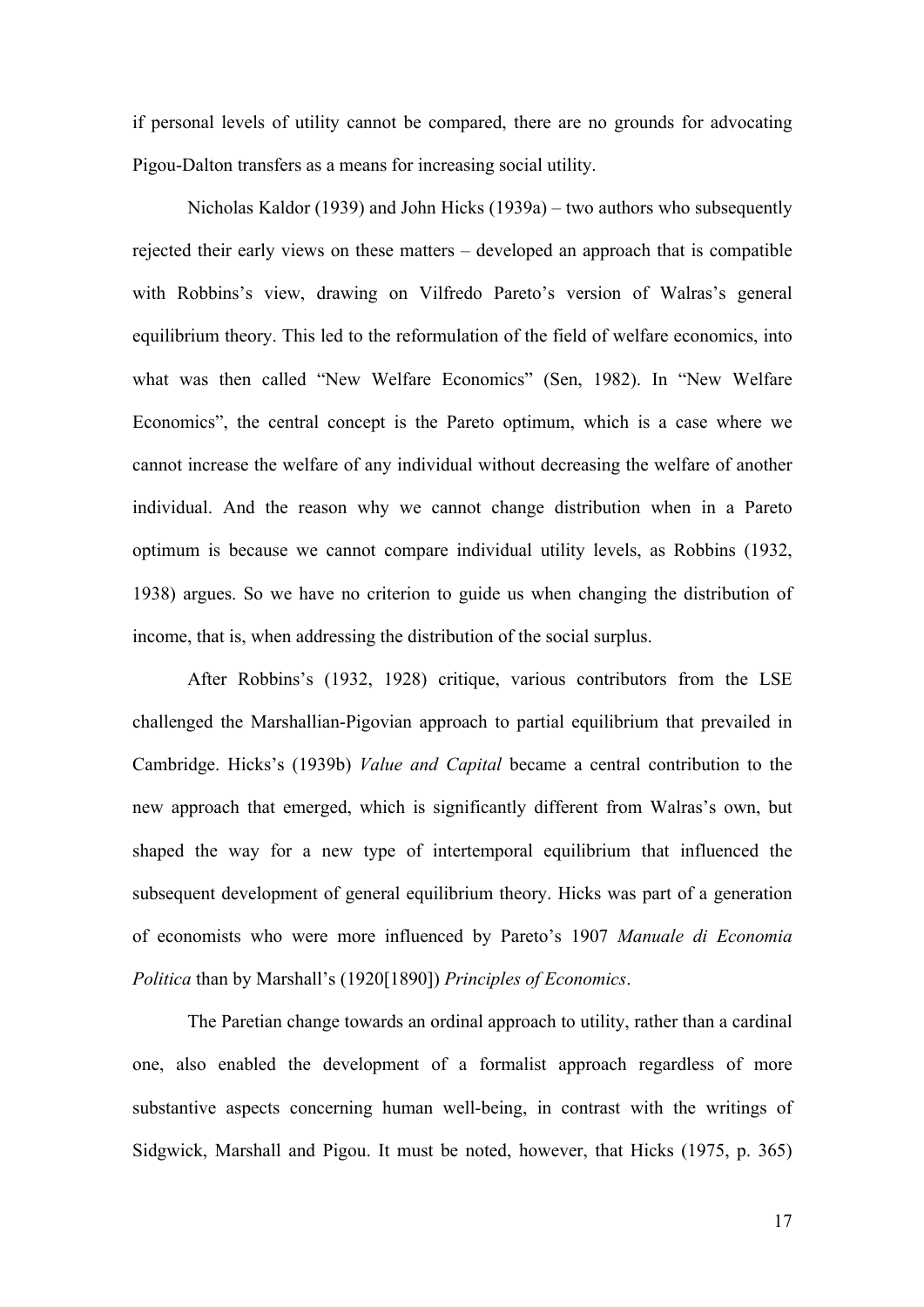subsequently rejected the approach developed in *Value and Capital*, and wrote: "Let it be understood that *Value and Capital* (1939) was the work of J.R. Hicks, a 'neoclassical' economist now deceased; while *Capital and Time* (1973) and *A Theory of Economic History* (1969) are the work of John Hicks, a non-neoclassic who is quite disrespectful towards his 'uncle'."

The Walrasian-Paretian approach developed at the LSE after Robbins's (1932, 1939) critique led to a separation between the analysis of efficiency, and the analysis of equality. Efficiency started to be studied in terms of Pareto optimality, and equality started to be studied outside the field of economics, as a subject matter for ethics, not for economics (Putnam 2002; Putnam and Walsh 2012). The theorems of welfare economics developed within Kenneth Arrow's and Gérard Debreu's (1954) general equilibrium theory became also central in the new approach to welfare economics that emerged, which became increasingly concerned with the development of mathematicodeductivist techniques, ignoring the ethical issues addressed within the Marshallian-Pigovian framework.

#### **6. The distribution of the social surplus and the expansion of human capabilities**

The Pigovian orientation to welfare economics continued to be developed at Cambridge, however, through the contribution of authors like James Meade (1976) and Anthony Atkinson (1975). Atkinson was significantly influenced by Meade, and developed an index of income inequality that takes into account the degree of aversion to inequality. Atkinson's (1975) index enables us to recover the Marshallian-Pigovian idea that greater income inequality creates a tendency for reducing overall well-being, and can thus be fruitfully interpreted as a development of the Pigovian approach to welfare economics.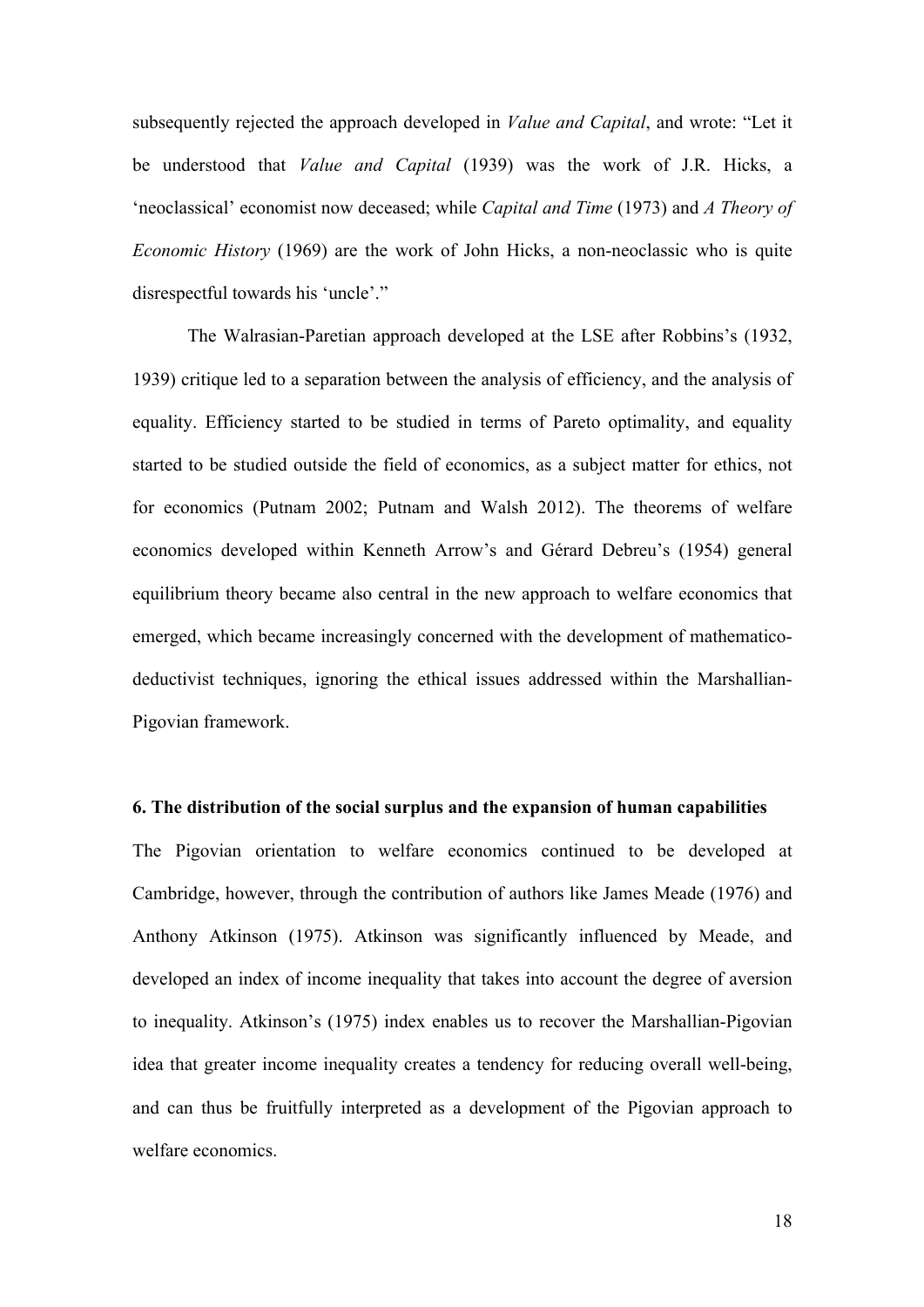Another influential contribution to welfare economics stemming from the Cambridge tradition is provided by Amartya Sen, who argues for a greater interaction between ethics and economics (Sen 1987), challenging the separation between both implied in the Walrasian-Paretian approach to welfare economics (Putnam 2002; Walsh 2003). Sen (2009, p. xxi) highlights, in this order, the influence he received from Cambridge economists and philosophers like Sraffa, C.D. Broad, Dobb and Dennis Robertson. But as Gay Meeks (2017) explains, Sen's influences go beyond Cambridge. Amiya Dasgupta, who was in India, also had a decisive influence on Sen, for example.

On the measurement of inequality, Sen (1982, p. 416) recognises the central influence of Atkinson, and writes: "My greatest debt is to Tony Atkinson, since my thinking on this subject has been largely inspired by his contributions, even though this has led me to a position rather different from his." When Sen wrote the article where the sentence above appears, he had already provided various contributions arguing for the possibility of interpersonal comparisons of utility (Sen 1982), even if partial ones, going against Robbins's claim, and thus allowing for the return of Pigovian elements into welfare economics.

Sen finds the idea of an entirely subjective notion of utility unsatisfactory, and adopts a more objective approach, so as to move beyond a subjectivist mental metric. Atkinson (1975) found in income a more objective space for assessing inequality. But for Sen (1982), what matters is not so much the income available, or the commodities that can be purchased with such an income, but rather the ability to convert commodities into human functionings, where a human functioning consists of the ability to be or to do something, such as being nourished, engaging in social life, and the several activities that human beings have reason to value (Sen 1982, 1999). Sen (1982) defines human capabilities as the set of potential functionings, and argues that human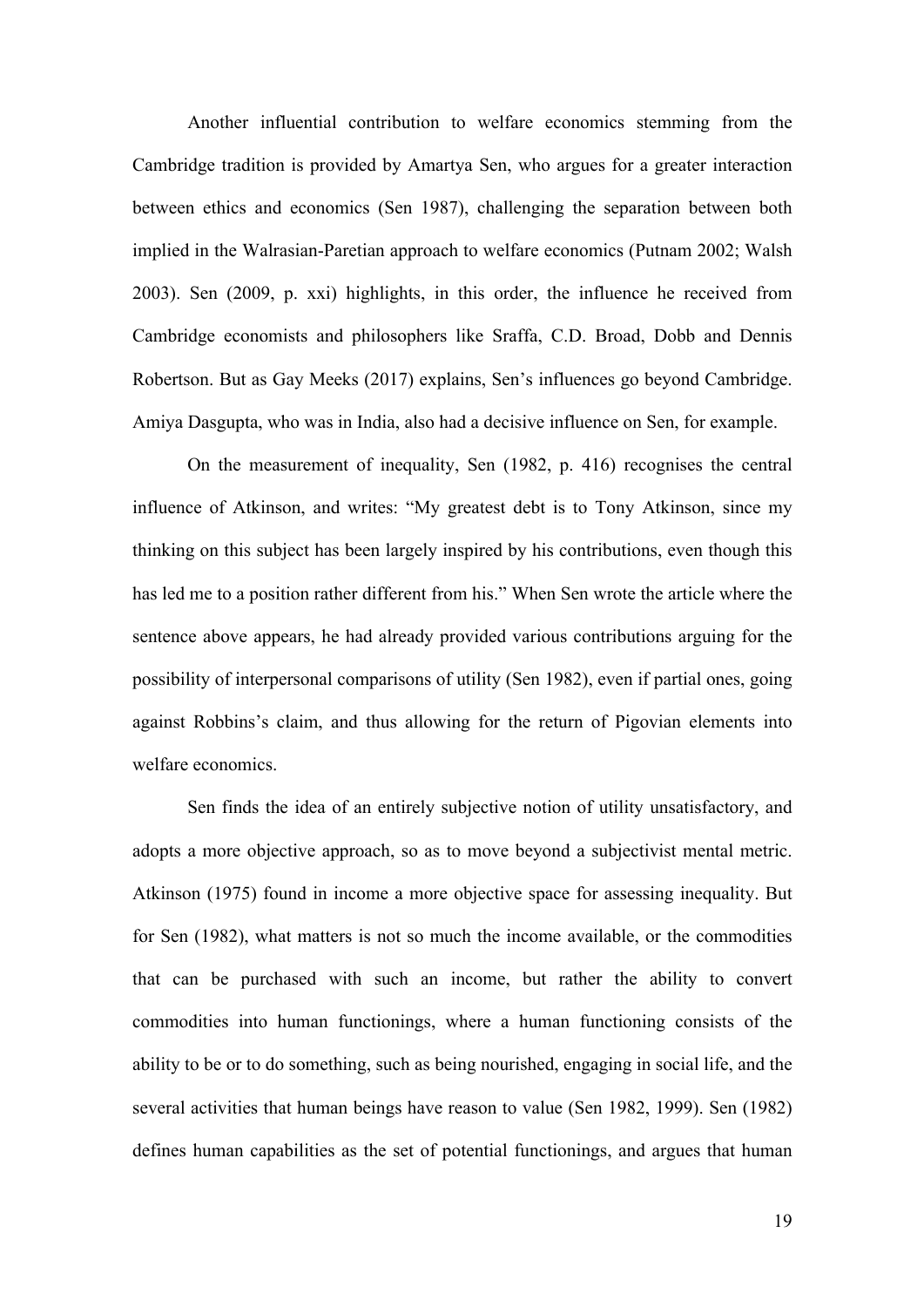capabilities provide the more appropriate space for assessing inequality, while arguing that the goal of human development is the expansion of human capabilities.

Vivian Walsh (2003) argues that Sen adopts a "rich description" of human activities, which is influenced by Dobb, an assessment with which Sen (2005) agrees. Dobb's and Sen's "rich description" of socio-economic reality is, of course, entirely in line with the emphasis on the use of ordinary discourse highlighted by Marshall and Keynes, without reducing economics to a mere technical analysis of mathematical results.

In truth, the utilitarian approach of John Stuart Mill, like that of Sidgwick, Marshall and Pigou, was one where we could find a "rich description" of human wellbeing as well, and where utility is not irreducibly subjective, as in mainstream economics. So Sen's pursuit of a more objective space for assessing inequality is in line with the more objective dimension of the Marshallian framework, concerned with objective activities, rather than with subjective wants as modern mainstream economics.

As Marshall (1920[1890], p. 76) argues, criticising Jevons and others, "much that is of chief interest in the science of wants, is borrowed from the science of efforts and activities", and "if either, more than the other, may claim to be the interpreter of the history of man, whether on the economic side or any other, it is the science of activities and not that of wants." Sen's emphasis on objective human functionings captures well Marshall's concern with the priority of activities over subjective wants when assessing human well-being, within a social philosophy characteristic of the Cambridge tradition that continued to be developed by Meade, Atkinson and Sen.

There is another important idea that was already in Marshall (1920[1890]) and his close collaborators, and was developed more recently, and perhaps more systematically, by Sen (1999), through the notion of human capability. It is the idea that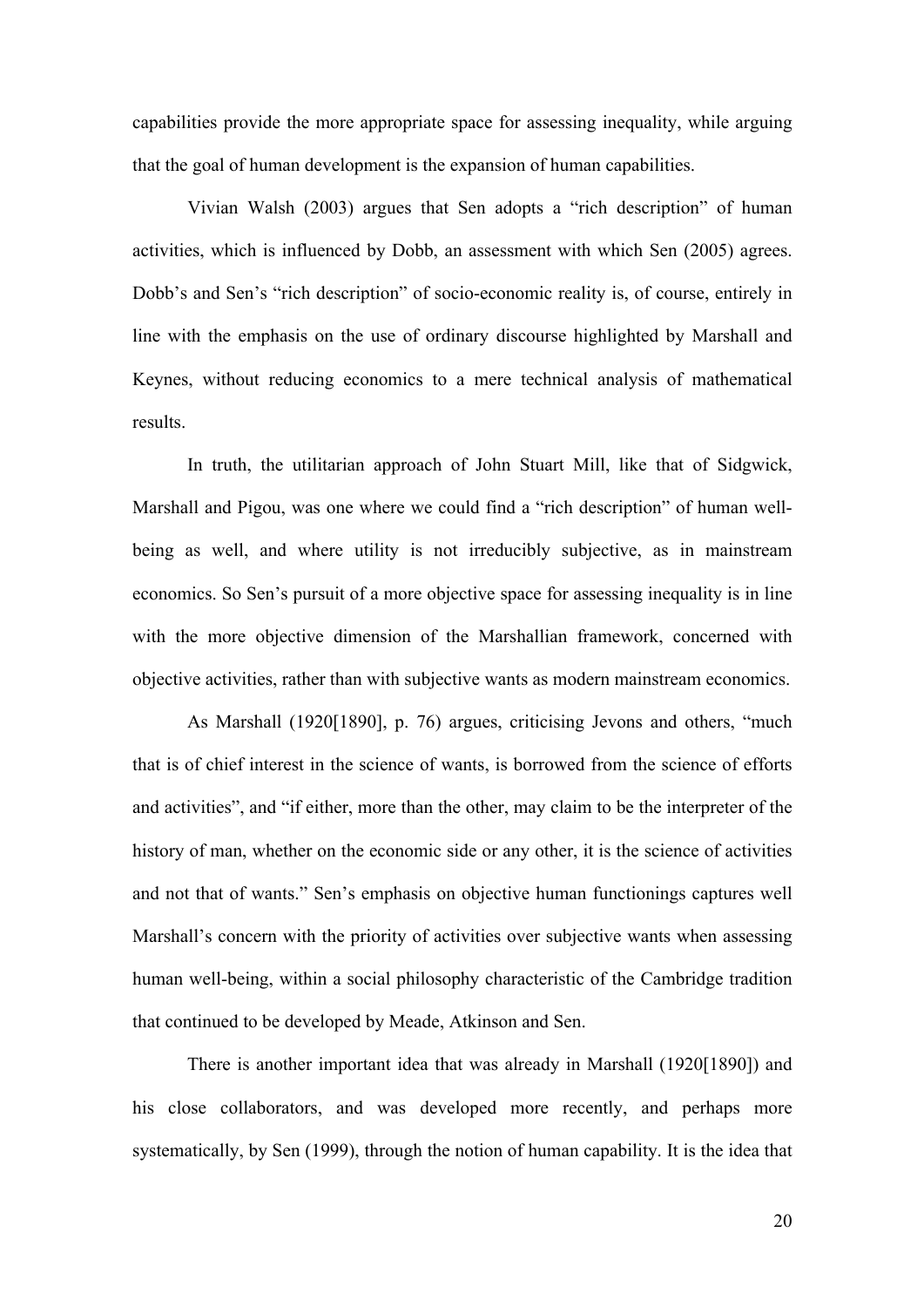by increasing human well-being, we also increase human ability to engage in productive activities, thus improving economic performance. Sen's (1999) analysis of the impact of inequality on human capabilities, and indirectly on economic performance, is illustrative of the supply-side channel through which inequality influences economic performance. But there is also a demand-side channel through which inequality influences economic performance, as Keynes (1936) notes.

The demand-side channel is connected to the fact that inequality removes income from those who have a higher marginal propensity to consume, as Kalecki (1971) and Keynes (1936) argue, thus reducing effective demand. Within development economics, the demand-side channel has been elaborated especially by Kalecki and Kaldor, while the supply-side channel connected to the impact of the expansion of human capabilities has been a central concern for Sen.

The two key ideas synthetized by Pigou in the passage quoted earlier, one concerned with the impact of inequality on human well-being, and another concerned with the impact of inequality on consumption, appear clearly in these two channels, with the supply-side channel developed within the Marshallian-Pigovian school, and the demand-side channel studied within the Keynesian school. The analysis of the theories developed to analyse these two channels shows how both schools of the Cambridge economic tradition are influenced by a social philosophy in which a more equal distribution is not only ethically desirable, but also economically more efficient (Martins 2009).

#### **7. The Cambridge social philosophy and the redefinition of the social surplus**

However, the complementarity between both schools of the Cambridge economic tradition is not so clear cut since, between those associated with the Cambridge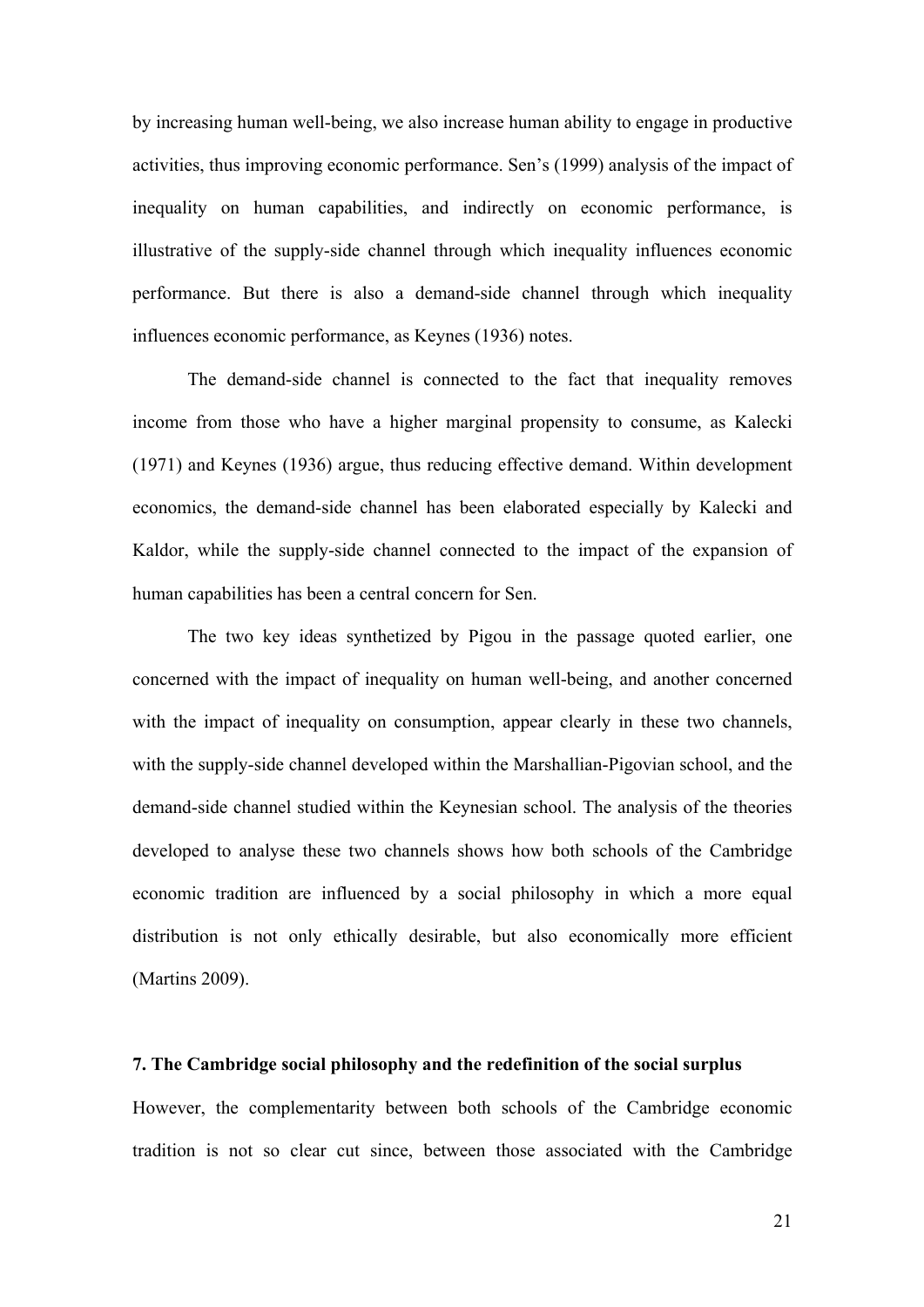Keynesian tradition, it was only Keynes, and also Richard Kahn to a large extent (who was closer to Keynes's mode of thinking than anyone else in Keynes's circle) that accepted elements of the Marshallian framework. Kalecki (1971), in contrast, developed his analysis coming from a Marxian background. And Sraffa (1960) brought a fundamental change to the interpretation of the classical notion of a social surplus (Meek 1961), defining it in a radically different way from Marshall's.

Putnam and Walsh (2012) argue that the contributions of Sraffa and Sen are part of a similar project concerned with the revival of classical political economy, with Sraffa focusing on the classical economic theory, and Sen on the classical moral anthropology. One could question whether Sraffa's revival of classical political economy constitutes a theoretical framework irreconcilable with Keynes's rejection of what he called classical economics. However, when Keynes rejected what he called classical economics, he meant the Marshallian-Pigovian theoretical framework, which Keynes saw as a natural development of classical political economy, contrarily to Sraffa who saw it as a distortion of the ideas of the classical political economists (Martins 2013).

Aware of this, Joan Robinson (1985) tried to find ways to reconcile Sraffa's reformulation of the social surplus with the principle of effective demand developed by Kalecki and Keynes, a project that seems viable once we interpret classical political economy without reference to the marginalist elements that both Sraffa and Keynes rejected. Joan Robinson (1985, p. 165) argues that Sraffa's theoretical framework provides the necessary elements for a systematic economic theory, noting that "[t]here does not seem to be much point in making further systematic generalisations", for in Sraffa's theory we have "a broad frame within which detailed studies of actual history can be carried out", and "[t]his is where Sraffa leaves us and hands us over to Keynes."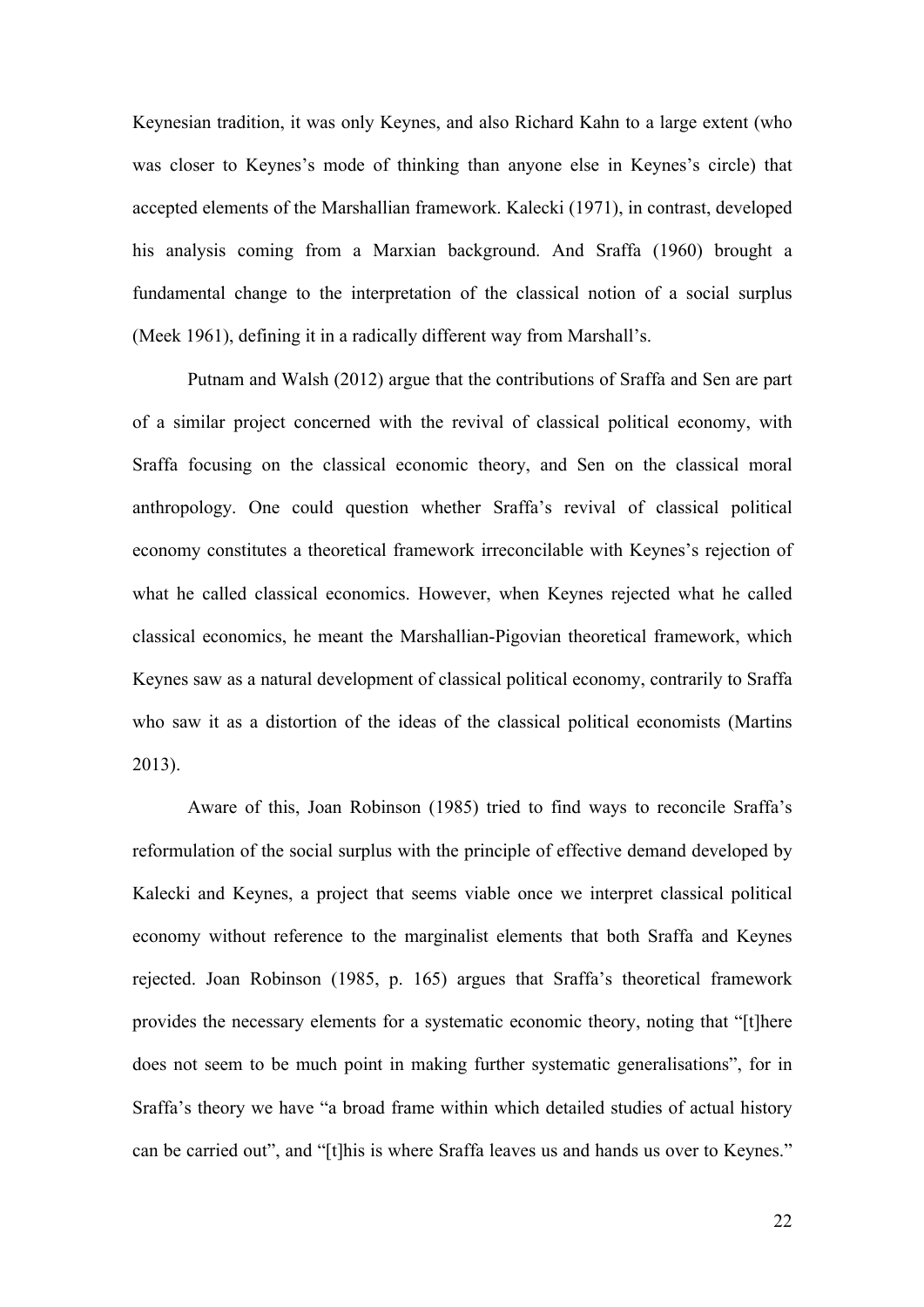The Keynesian-Sraffian framework would be a framework built upon Sraffa's theory, and enriched with Keynesian elements.

Joan Robinson's synthesis drew also on the Marshallian approach to time, focusing on Sraffa's view of prices for the Marshallian long period, and Kalecki's view of prices for the Marshallian short period. Within the synthesis aimed at by Joan Robinson, economic analysis should be conducted in historical time (rather than in the logical time of mainstream economic models), drawing on a plurality of languages, as Keynes advocated. But such a project remained in embryonic form, with Sraffa and Kalecki unenthusiastic about it, and for different reasons received no support from key influential figures at Cambridge such as Kahn and Kaldor.

Furthermore, despite Robinson's alliance with Sraffians such as John Eatwell, for example through the production of an introductory economics textbook (Eatwell and Robinson 1974), important Sraffians authors like Pierangelo Garegnani (1979b) had strong divergences with Joan Robinson (1979), while proposing a different way of articulating Sraffa's revival of the classical social surplus approach with the Keynesian principle of effective demand. But in so doing, Garegnani (1978, 1979a) advanced significantly the project of reaching a Keynesian-Sraffian synthesis aimed at addressing the distribution of the social surplus (Martins 2013).

The same can be said of Luigi Pasinetti (2005, 2007), who also provided his own approach for combining Sraffa's classical theory with the Keynesian principle of effective demand. Pasinetti (2007) focuses on production rather than exchange as the basis for the formulation of economic theory. And like Joan Robinson (1985), Pasinetti (2005) also suggests developing a Keynesian-Sraffian framework using Sraffa's economic theory as its basis, enriched with Keynesian elements.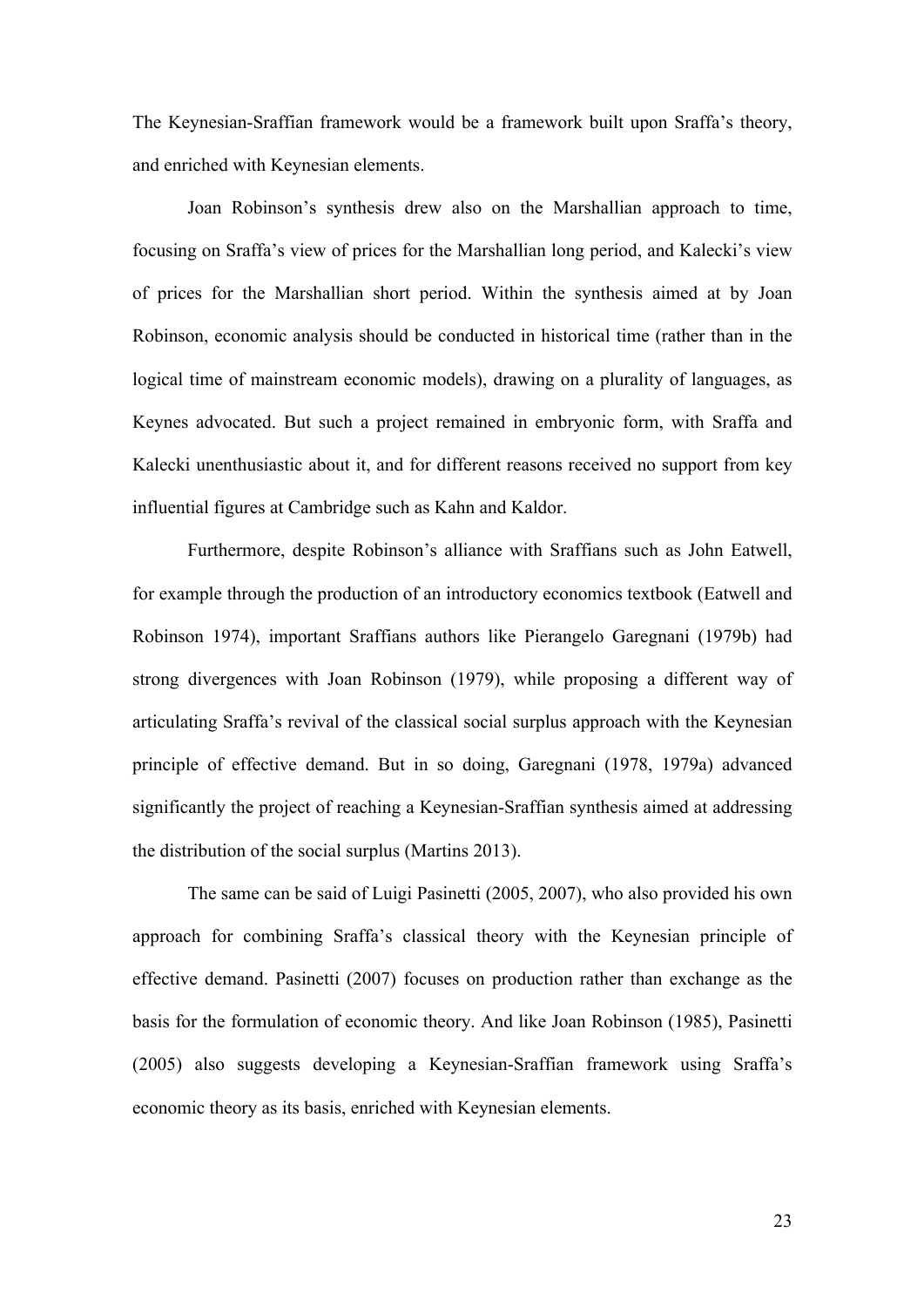Sraffa's (1960) economic theory, and its reformulation of the concept of social surplus, has an important advantage when used within the social philosophy of the Cambridge economic tradition, even if Sraffa does not address this topic. In Sraffa's (1960) system, the distribution of the social surplus between capital and labour is not determined by the marginal productivities of capital and labour, as in mainstream economics. For it is not even possible to determine the quantity of capital to be used in the production function before knowing the rate of interest, as Joan Robinson (1953-4) pointed out.

Quite the contrary, in Sraffa's system the distribution of the social surplus is an exogenous aspect, for the prices of the various commodities are determined only after knowing either the remuneration of capital, or wages, that is, after knowing distribution, as Sen (2003) notes. The social surplus approach stemming from Sraffa, combined with the Keynesian principle of effective demand, provides thus a new way of addressing an old Marshallian-Pigovian problem, the distribution of the social surplus, while giving more degrees of freedom for addressing the distribution of the social surplus, since distribution is an exogenous aspect from the point of view of economic theory.

Sraffa's approach to the distribution of the social surplus also revealed several inconsistencies in the determination of distribution through the marginal productivity of labour and capital, which plays a central role in mainstream economics. This led to a confrontation with the mainstream theory of value and distribution triggered by Joan Robinson (1953-54), the Cambridge controversies in the theory of capital (Harcourt 1972). Despite winning important rounds of this controversy, however, the Cambridge Keynesian-Sraffian approach became marginalised within mainstream economics. More than that, the Cambridge approach itself started to be interpreted in terms of the version of the Walrasian-Paretian approach, which was advanced as a solution to the problems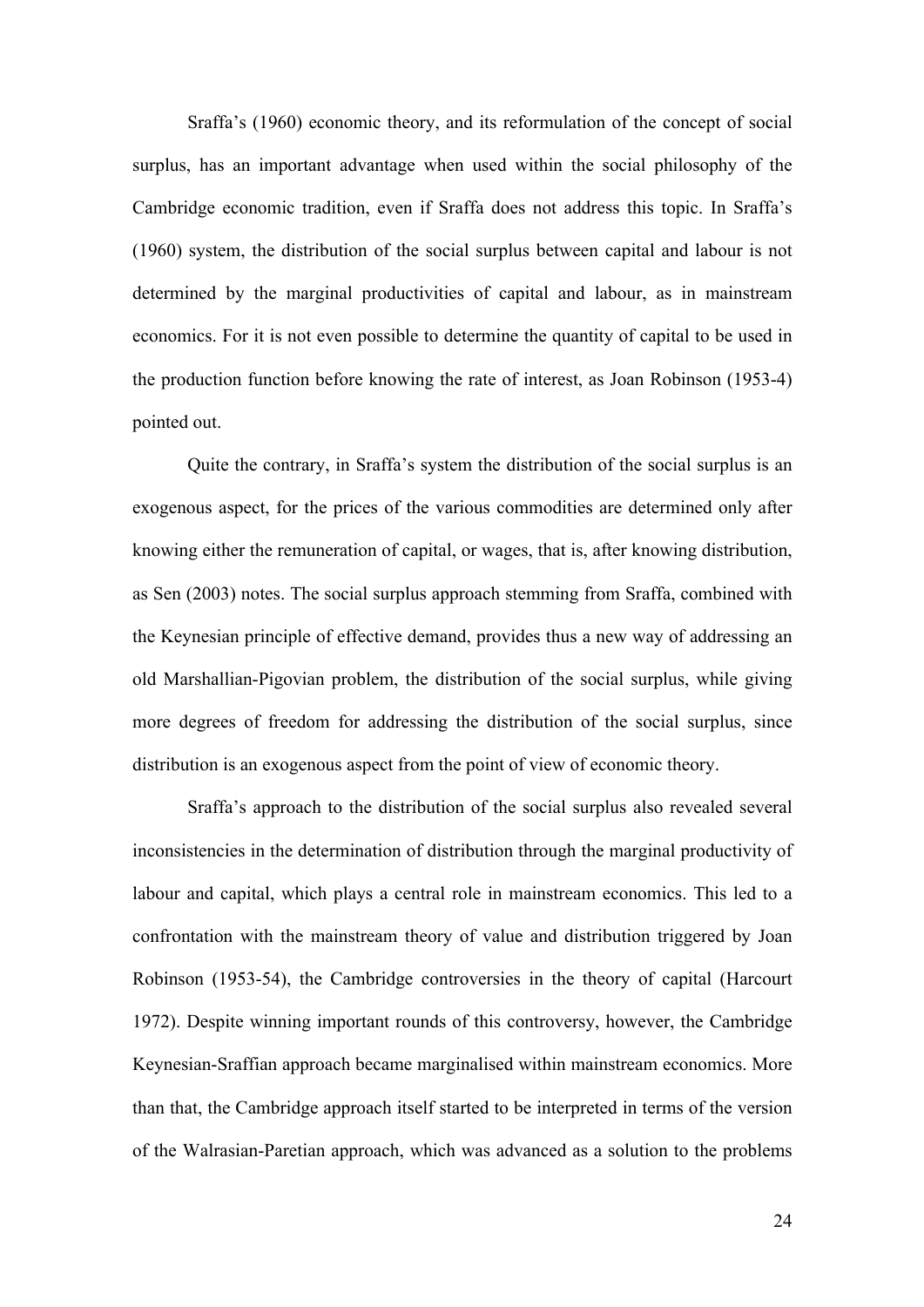posed by Sraffa (1960) and Robinson (1953-4) in a later stage of the Cambridge controversies in the theory of capital (Cohen and Harcourt 2003).

Thus, Sraffa's theory was interpreted as a particular case of general equilibrium theory, as we can see by Frank Hahn's (1975, p. 362) assertion that "there is not a single formal proposition in Sraffa's book which is not also true in a General Equilibrium model constructed on his assumptions." And Keynesian macroeconomics was already being interpreted at the time in terms of Hicks's (1937) Investment/Saving-Liquidity preference/Money supply (IS-LM) model, which was also inspired in Walrasian-Paretian theory. As Hicks (1980, pp. 141-142) himself notes, "the idea of the *IS-LM* diagram came to me as a result of the work I had been doing on three-way exchange, conceived in a Walrasian manner."

Thus, it was not only the Marshallian-Pigovian approach to welfare economics that was replaced by a Walrasian-Paretian approach, but also the Keynesian-Sraffian framework that came also to be increasingly interpreted in the same light. The mathematical techniques employed in the new version of Walrasian-Paretian approach, such as fixed-point theorems (Arrow and Debreu 1954), were also employed in other fields such as game theory (Nash 1951), as mainstream economics started to be increasingly characterised in terms of an insistence in mathematico-deductivist techniques (Lawson 2003, 2015).

Mathematico-deductivist techniques presuppose closed systems (Lawson 2003) and fail to capture an interconnected totality, which is best described through ordinary discourse (Keynes 1936). Theoretical concepts elaborated by Marshall and Keynes remained central to modern mainstream economics, but only after expunging the philosophical presuppositions connected to the way they were developed within the Cambridge economic tradition. Thus, as the theoretical contributions originated in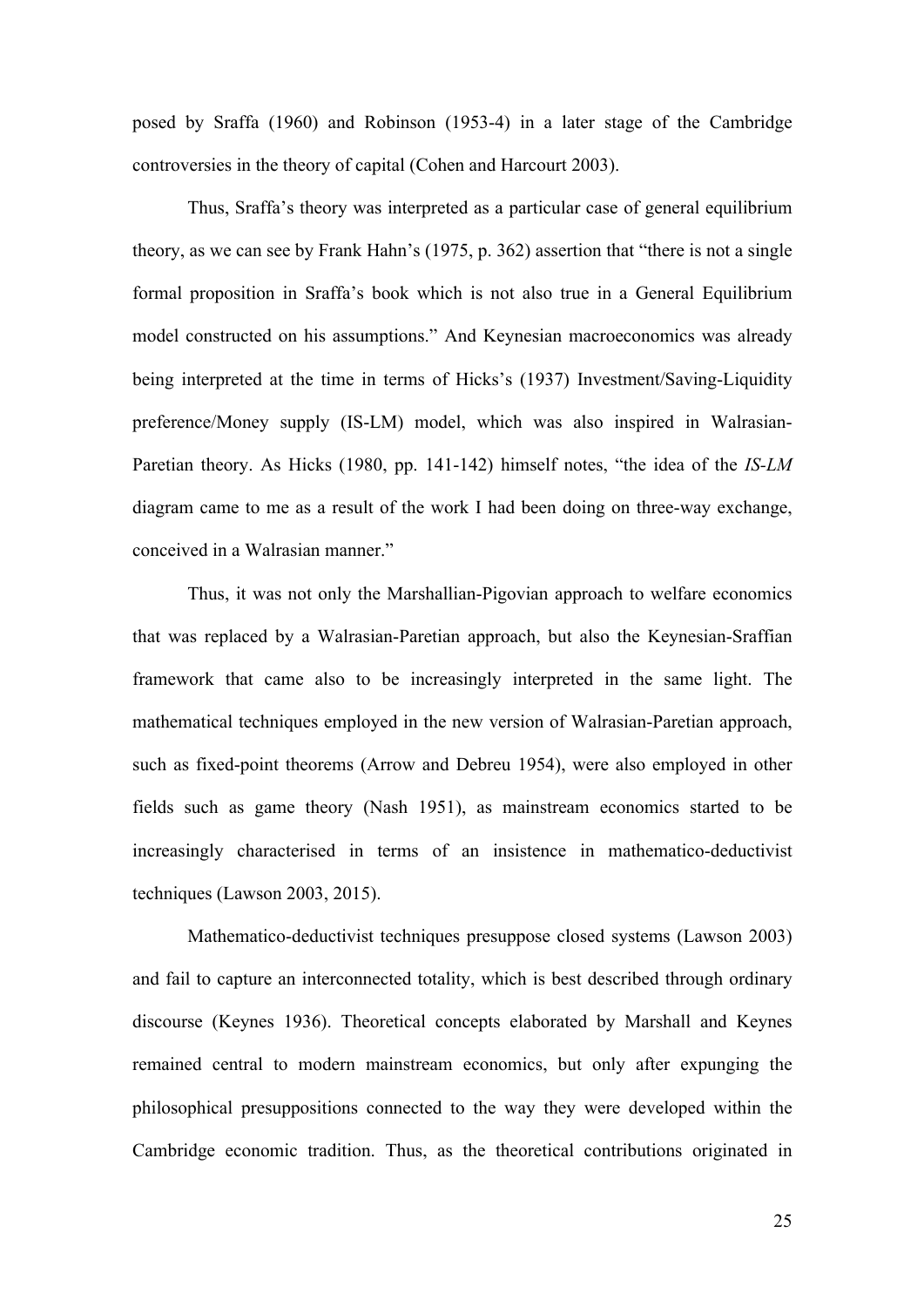Cambridge started to be interpreted exclusively in terms of mathematico-deductivist techniques, the very essence of the Cambridge tradition started to disappear from the mainstream academic world.

## **8. Concluding remarks**

As mainstream economics became increasingly more mathematical, the critique of the mainstream analytical framework became sharper, and made it necessary to develop more explicitly the ontological implications of the use of mathematico-deductivist techniques. This critique was made in a more systematic way by Tony Lawson (2003), who focuses on the incompatibility between the interconnected ontology that characterises the social realm, and the methods employed in modern mainstream economics.

Lawson's (2003, 2015) critique of modern mainstream economics can be interpreted as yet another contribution stemming from the Cambridge economic tradition, within a project usually designated as *Cambridge Social Ontology* (Faulkner, Pratten and Runde 2017; Lawson 2019; Pratten 2015). This follows not only from Lawson's critique of mainstream economics, which is yet another engagement with the analytical framework of mainstream economics, but also from Lawson's (2003) ethical position, which advocates human flourishing through the expansion of human capabilities.

Furthermore, Lawson's critique is motivated by his ethical position, which is in turn a consequence of his ontological conception, where human communities are a totality that is more than the sum of its individuals, and interconnected individuals must thus flourish as a community (Martins 2017). More importantly for the present purposes, the philosophical contribution provided by Lawson, highlighting the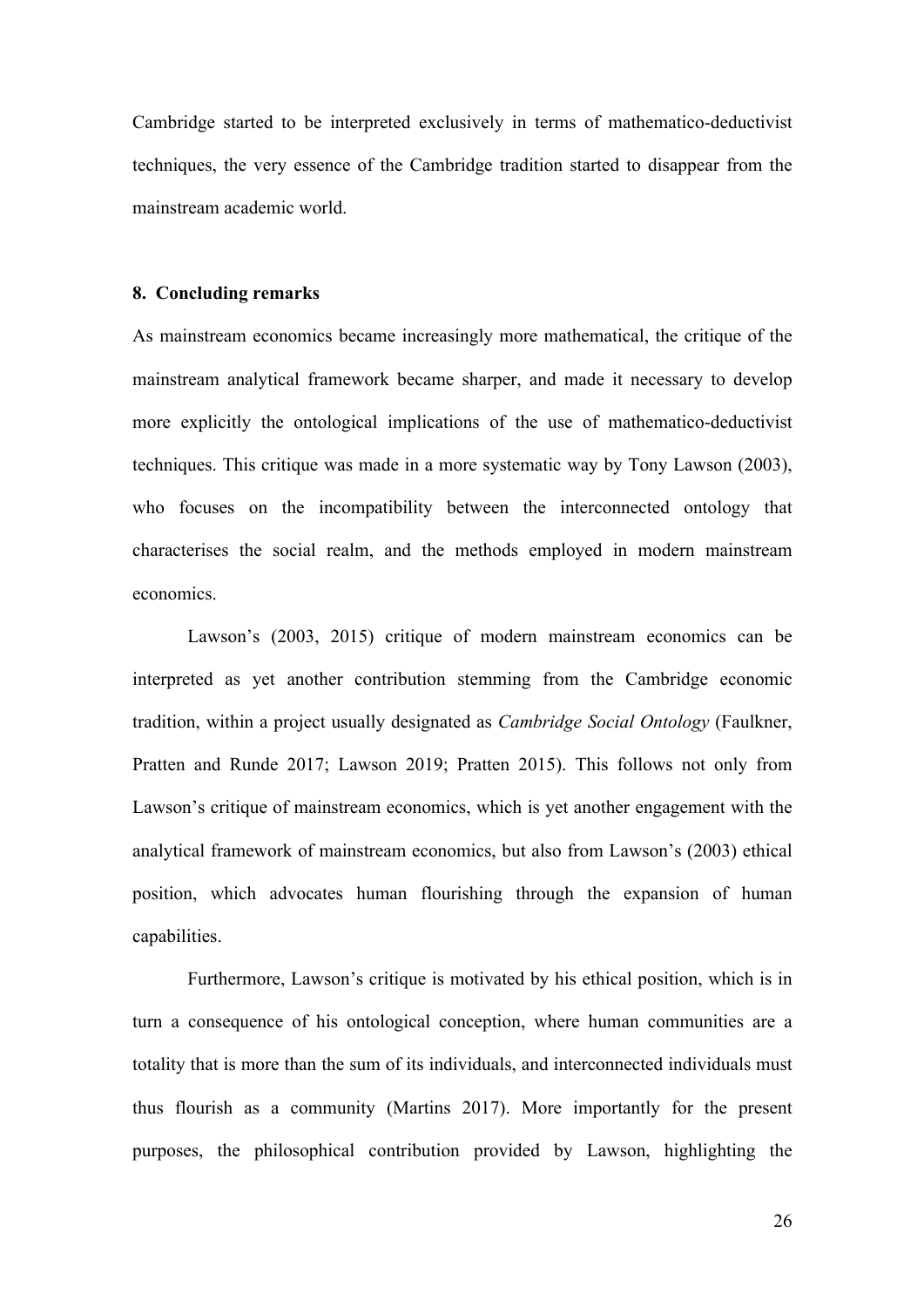interconnected nature of social reality, and its implications for human flourishing, also helps interpreting the Cambridge economic tradition.

The central elements of the Marshall's philosophical position were maintained at Cambridge long after Marshall's departure, within a philosophy where a totality is more than the sum of its components, and also through a social philosophy where the central concern is the distribution of the social surplus aimed at the expansion of human capabilities. According to this social philosophy, a more equal distribution of the social surplus improves human well-being and economic performance, both through supplyside channels connected to human capabilities (an approach developed more systematically by Sen, but which goes back to Sidgwick, Marshall and Pigou), and demand-side channels (an idea developed in the Keynesian circle).

However, the specific theories adopted within the Cambridge economic tradition were significantly different, leading to the emergence of at least two different schools: the Marshallian (or Marshallian-Pigovian school), and the Keynesian (or Keynesian-Sraffian school). It is also possible to identify further branches within these schools. Within the Keynesian school (Pasinetti 2005), for example, some contributors were closer to the Marshallian approach, such as Keynes and Kahn, while others were opposed to it, and closer to Marx, such as Sraffa.

These various theoretical frameworks are complementary, however, to the extent that they engage in the analysis of supply-side channels and demand-side channels through which the distribution of the social surplus influences the economy, within an analysis that is sufficiently original in order to be identified as part of a distinctive economic tradition. Continuity must not be understood, however, as the ossification of a static corpus of doctrines, but as an evolving organism with developmental consistency, in the sense that the theories and methods that emerge are a result of the theories and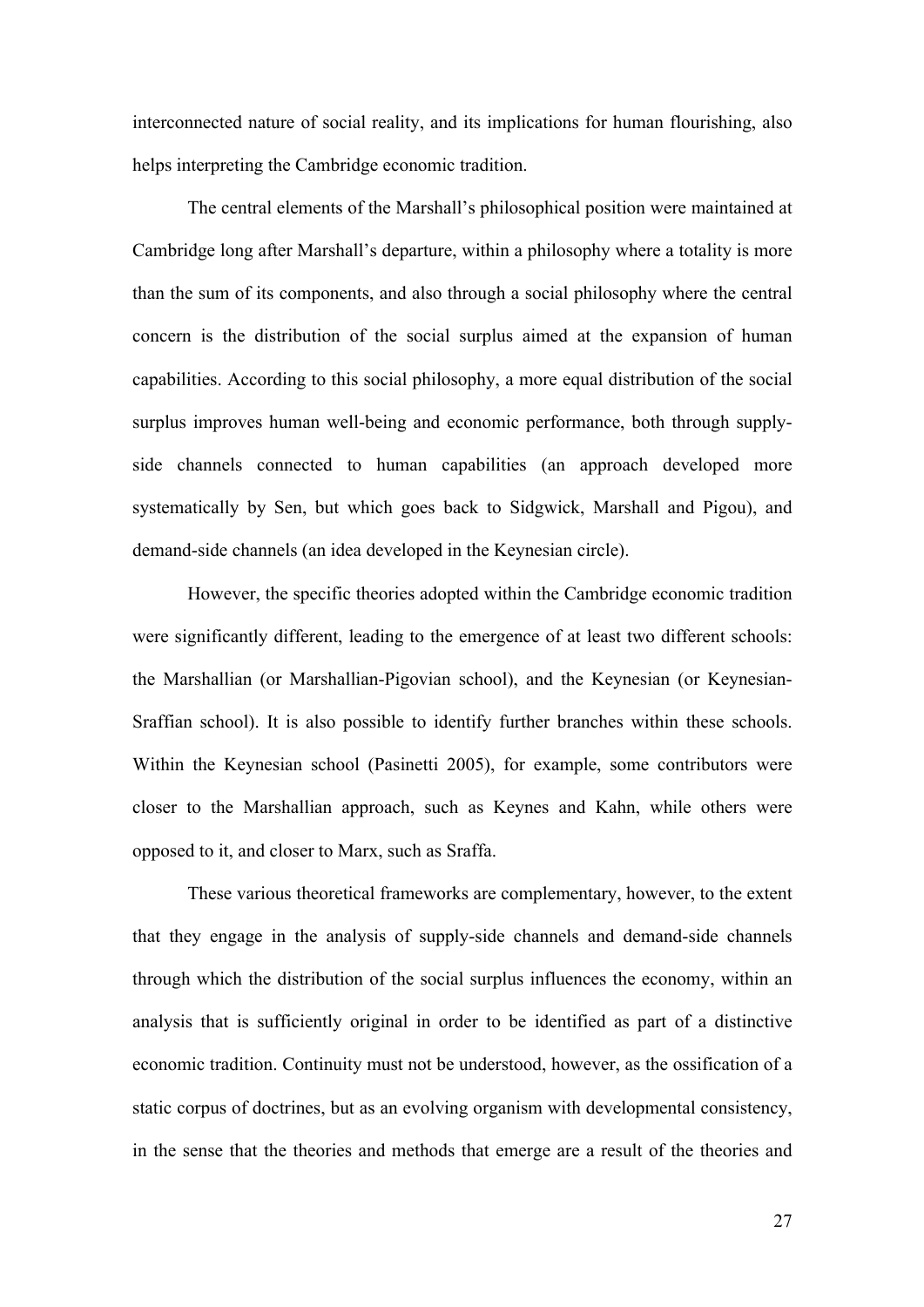methods developed before, also in the sense of being a critique of the previous theories and methods.

**Acknowledgements:** For most useful comments on an earlier draft I am most thankful to the editor and three anonymous referees.

### **References**

Arrow, K. and Debreu, G. 1954. Existence of an Equilibrium for a Competitive Economy, *Econometrica*, vol. 22, 265-290.

Aslanbeigui, N., and Oakes, G. 2018. "The Cambridge Tradition" Reconsidered, *History of Political Economy*, vol. 50, no. 4, 777-788.

Atkinson, A. 1975. *The Economics of Inequality*, Oxford, Clarendon Press.

Cohen, A. and Harcourt, G.C. 2003. Whatever Happened to the Cambridge Capital Theory Controversies?, *Journal of Economic Perspectives*, vol. 17, 199-214.

Dalton, H. 1925. *Inequality of Incomes*. London, Routledge.

Davis, J. 2012. The change in Sraffa's philosophical thinking, *Cambridge Journal of Economics*, vol. 36, 1341-1356.

Despain, H. G. 2017. Maurice Herbert Dobb (1900-1976), *in* Cord, R. (ed.) *The Palgrave Companion to Cambridge Economics*, London, Palgrave/Macmillan, pp. 623- 648.

Dobb, M. 1925. *Capitalist Enterprise and Social Progress*. London, Routledge and Kegan Paul.

Eatwell, J. and Robinson, J. 1974. *Introduction to Modern Economics.* London: McGraw Hill.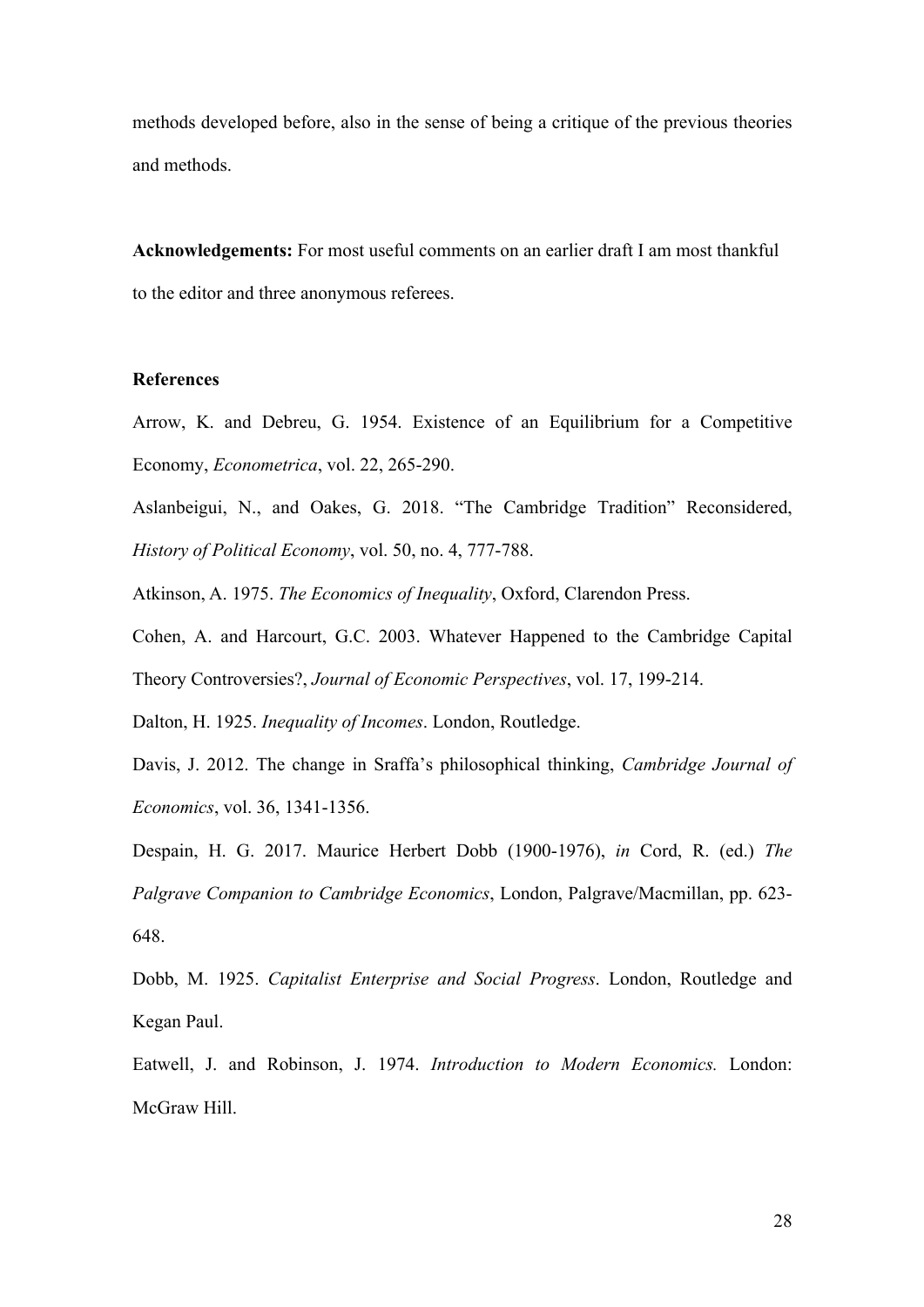Faulkner P., Pratten, S., and Runde, J. 2017. Cambridge Social Ontology: Clarification, Development and Deployment. *Cambridge Journal of Economics*, Volume 41(5): 1265–1277

Garegnani, P. 1978. Notes on Consumption, Investment and Effective Demand: I, *Cambridge Journal of Economics*, 2, 335-353.

Garegnani, P. 1979a. Notes on Consumption, Investment and Effective Demand: II, *Cambridge Journal of Economics*, vol. 3, 63-82.

Garegnani, P. 1979b, Notes on Consumption, Investment and Effective Demand: A Reply to Joan Robinson, *Cambridge Journal of Economics*, 3, vol. 181-187.

Hahn, F. 1975. Revival of Political Economy: The Wrong Issues and the Wrong Argument, *Economic Record*, vol. 51, no. 3, 360-364.

Harcourt, G. C. 1981. Marshall, Sraffa, and Keynes: Incompatible Bedfellows? *Eastern Economic Journal,* vol. 7, 39-50. Reprinted in Kerr, P. (1982) (ed.), *The Social Science Imperialists: Selected Essays of G.C. Harcourt*, London: Routledge and Kegan Paul, 250-264.

Harcourt, G. C. 1972. *Some Cambridge Controversies* in the *Theory* of *Capital,*  Cambridge, Cambridge University Press.

Harcourt, G. C. 2003. The Cambridge economic tradition, *in* King, J. (Ed.) *The Elgar Companion to Post Keynesian Economics,* Cheltenham: Edward Elgar, 44-51.

Hicks, J. 1939a. The Foundations of Welfare Economics, *Economic Journal*, 49, 696– 712.

Hicks, J. 1939b. *Value and Capital*, London, Oxford University Press.

Hicks, J. 1969. *A Theory of Economic History*. Oxford, Oxford University Press.

Hicks, J. 1973. *Capital and Time: A Neo-Austrian Theory*. Oxford, Oxford University Press.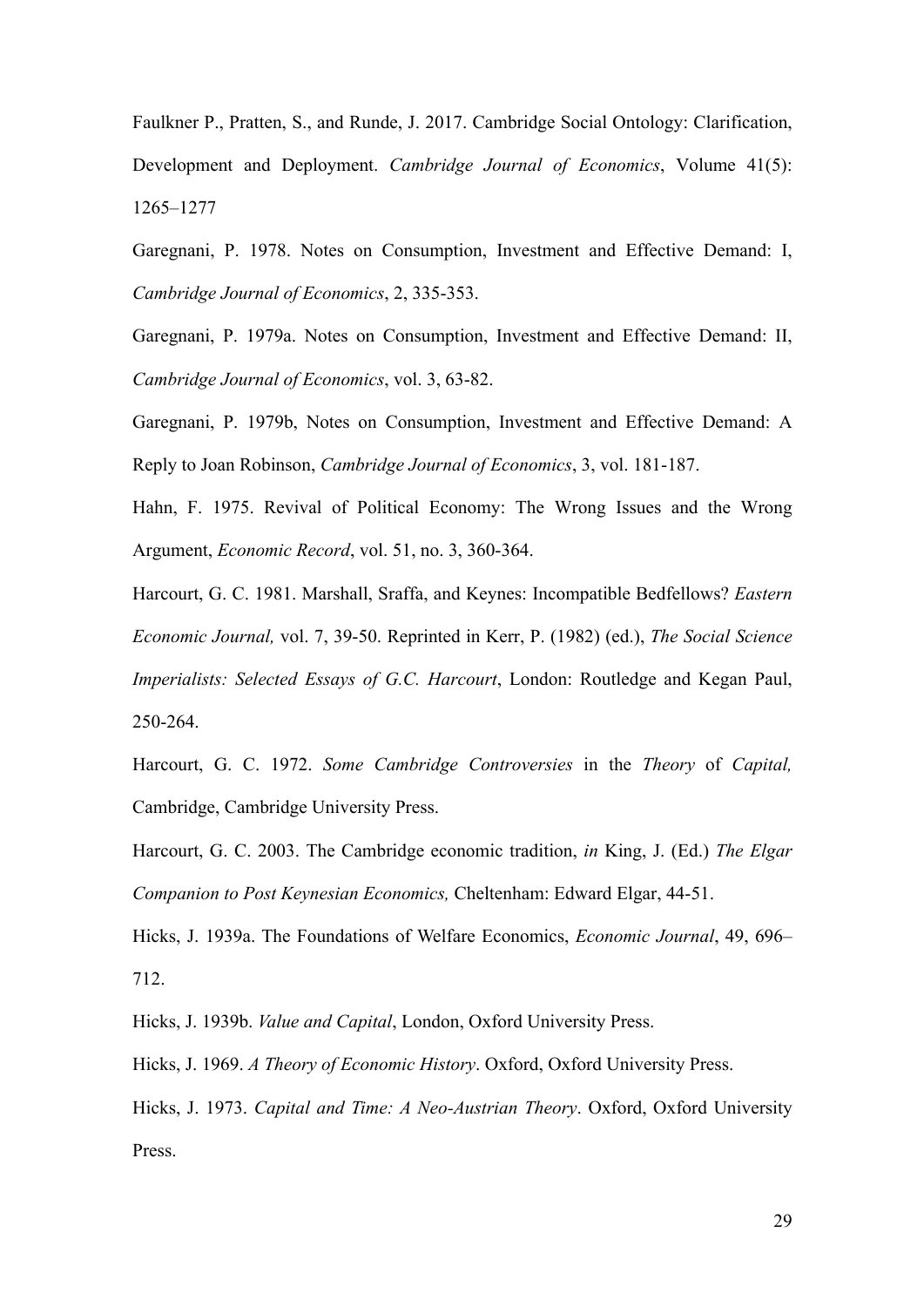Hicks, J. 1975. Revival of Political Economy: The Old and the New, *Economic Record*, vol. 51, no. 3, 365-367.

Hicks, J. 1980-81, IS-LM: An Explanation, *Journal of Post Keynesian Economics*, vol. 3, no. 2, 139-154.

Kaldor, N. 1939. Welfare Propositions in Economics and Interpersonal Comparisons of Utility, *Economic Journal*, vol. 49, 549–552

Kalecki, M. 1971. *Selected Essays on the Dynamics of the Capitalist Economy*, Cambridge, Cambridge University Press.

Keynes, J. M. 1936. *The General Theory of Employment, Interest and Money*, London, Macmillan.

Keynes, J. M. 1973. *The Collected Writings of John Maynard Keynes*, Vol. X, Essays in Biography, London: Macmillan for the Royal Economic Society.

Lawson, T. 2003. *Reorienting Economics*, London: Routledge.

Lawson, T. 2015. *Essays on the Nature and State of Modern Economics*. London: Routledge.

Lawson, T. 2019. *The Nature of Social Reality: Issues in Social Ontology*. London and New York: Routledge.

Lee, F. 2018. *Microeconomic Theory: A Heterodox Approach* (ed. by T.-H. Lee), London: Routledge.

Marshall, A. 1920[1890], *Principles of Economics*. London: Macmillan.

Marshall, A. 1923[1919], *Industry and Trade*. London: Macmillan.

Martins, N. O. 2009. Sen's Capability Approach and post Keynesianism: Similarities, Distinctions and the Cambridge Tradition, *Journal of Post Keynesian Economics*, vol. 31, no. 4, 691-706.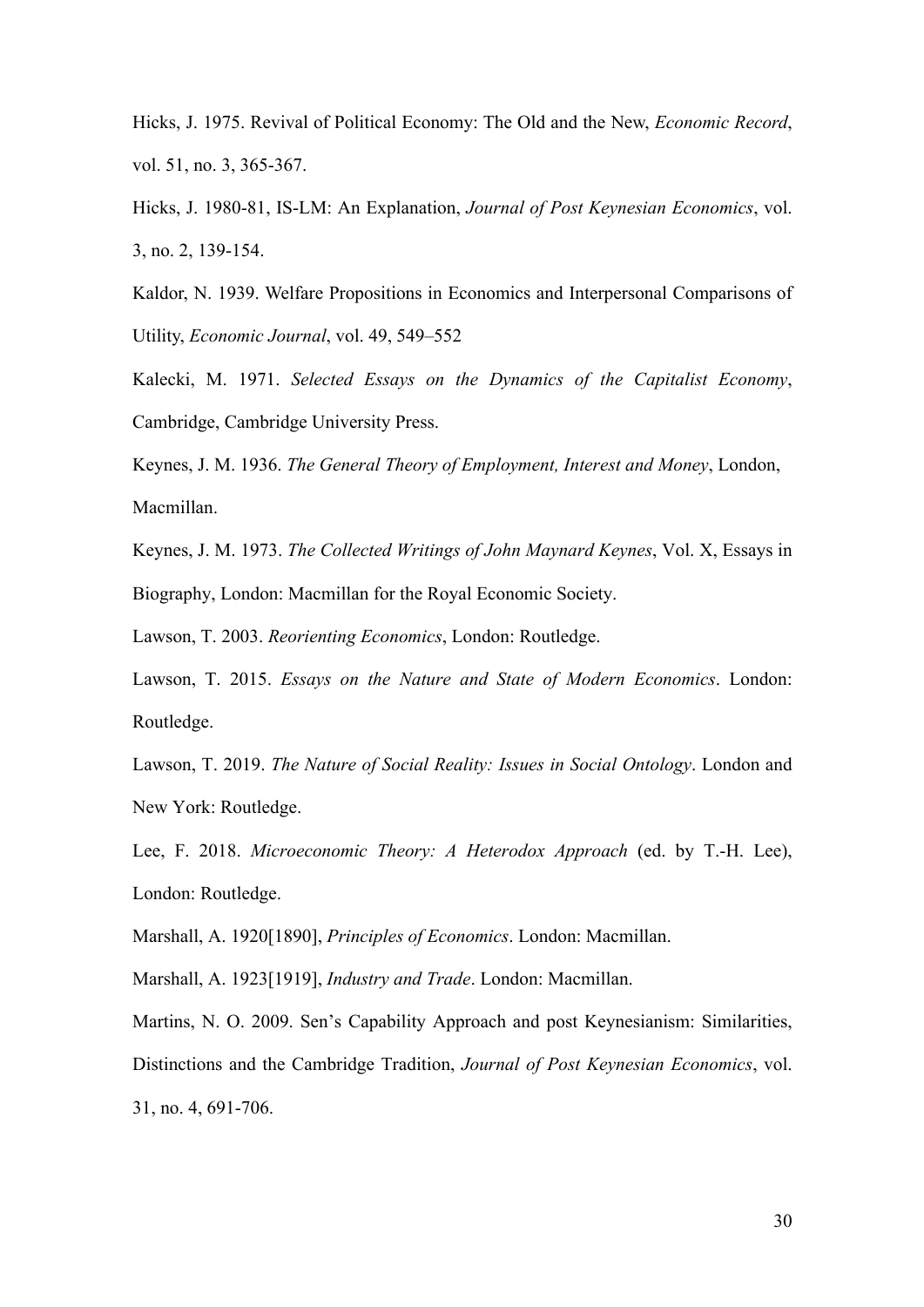Martins, N. O. 2013. *The Cambridge Revival of Political Economy*, London and New York, Routledge.

Martins, N. O. 2017. Critical Ethical Naturalism and the Transformation of Economics, *Cambridge Journal of Economics*, vol. 41, no. 5. 1279-1302.

McGuiness, B. 2008. *Wittgenstein in Cambridge: Letters and Documents 1911-1951*, Oxford: Blackwell Publishing.

Meade, J. 1976. *The Just Economy*, London: Allen and Unwin.

Meek, R. 1961. Mr. Sraffa's rehabilitation of classical economics, *Scottish Journal of Political Economy*, 8, 119-36.

Meeks, J.G.T. 2017. Amartya Sen *in* Cord, R. (ed.) *The Palgrave Companion to Cambridge Economics*, London: Palgrave/Macmillan, 1045-1077.

Morgan, M. 2001. Models, stories and the economic world. *Journal of Economic Methodology*, vol. 8, no. 3, 361-384.

Nash, J. F. 1951. Non-Cooperative Games, *The Annals of Mathematics*, 2nd Ser., 54, 286-295.

Pasinetti, L. 2005. The Cambridge School of Keynesian Economics, *Cambridge Journal of Economics*, vol. 29, 837-848.

Pasinetti, L. 2007. *Keynes and the Cambridge Keynesians A 'Revolution in Economics' to be Accomplished*, Cambridge, Cambridge University Press.

Pigou, A. C. 1932[1920]. *The Economics of Welfare*. London: Macmillan (4<sup>th</sup> ed.)

Pratten, S. 1998. Marshall on Tendencies, Equilibrium and the Statical Method. *History of Political Economy,* vol. 30, no. 1, 121–163.

Pratten, S. (ed.) 2015. *Social Ontology and Modern Economics*, London and New York: Routledge.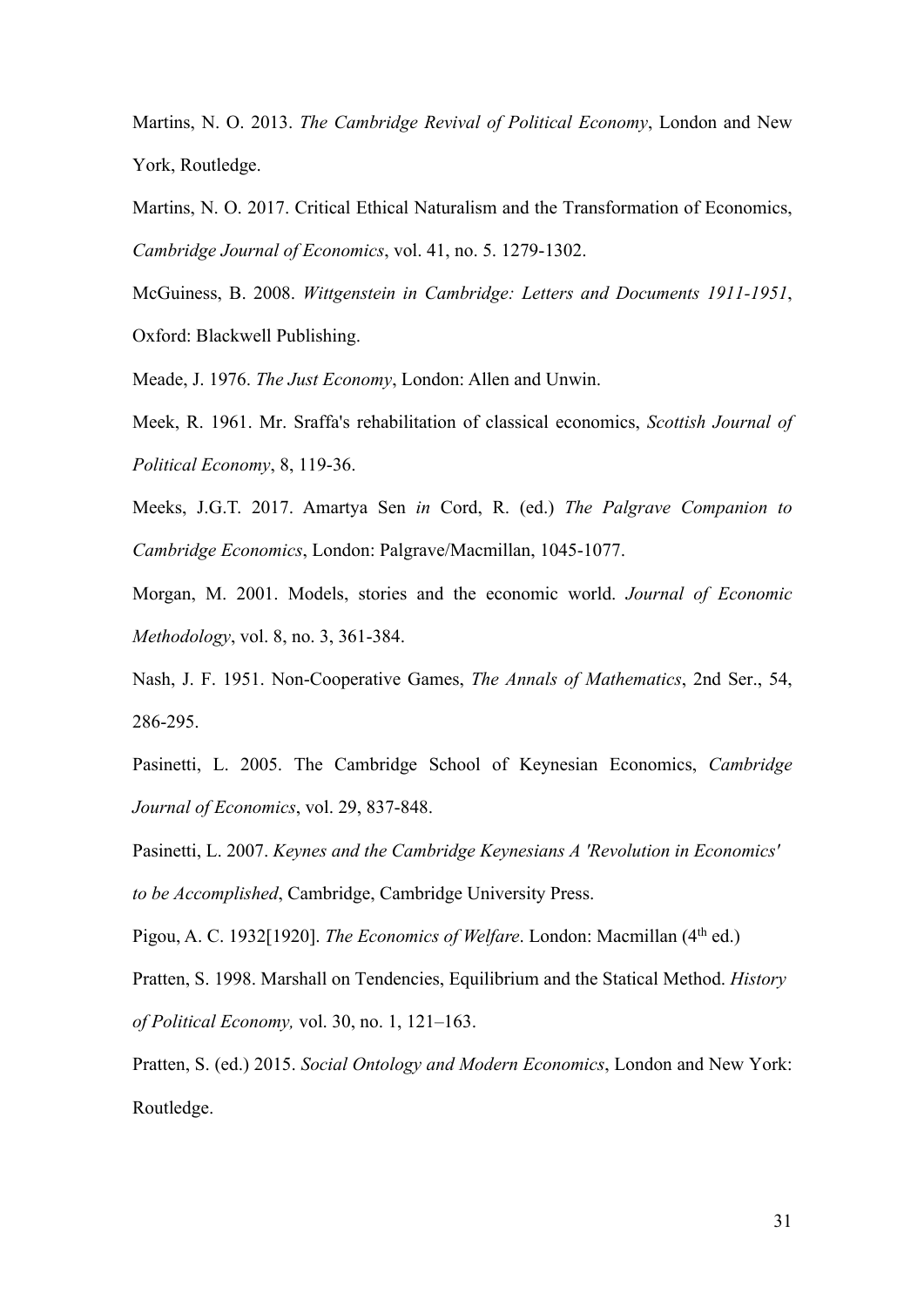Putnam, H. 2002. *The Collapse of the Fact/Value Dichotomy and Other Essays*, Cambridge MA and London, Harvard University Press.

Putnam, H. and Walsh, V. (eds.) 2012. *The End of Value-Free Economics*. London, Routledge.

Robbins, L. 1935[1932]. *An Essay on the Nature and Significance of Economic Science*, London, Macmillan.

Robbins, L. 1938. Interpersonal comparisons of utility: a comment. *Economic Journal*, 48, 635-641.

Robinson, J. 1953-4 The production function and the theory of capital, *Review of Economic Studies*, 21, 81–106.

Robinson, J. 1979. Garegnani on Effective Demand, *Cambridge Journal of Economics*, 3, 179-180.

Robinson, J. 1985. The Theory of Normal Prices and the Reconstruction of Economic Theory *in* Feiwel, G. (ed.), *Issues in Contemporary Macroeconomics and Distribution*, 157-165.

Robertson, D. H., Sraffa, P. and Shove, G. F. 1930. Increasing Returns and the Representative Firm, *The Economic Journal*, 40, 79-116.

Sen, A. K. 1982. *Choice, Welfare and Measurement*, Oxford: Oxford University Press.

Sen, A. K. 1987. *On Ethics and Economics*, Oxford and New York: Basil Blackwell.

Sen, A. K. 1999. *Development as Freedom*. Oxford: Oxford University Press.

Sen, A. K. 2003. Sraffa, Wittgenstein, and Gramsci, *Journal of Economic Literature*, vol. 41, 1240–1255.

Sen, A. K. 2005. Walsh on Sen after Putnam, *Review of Political Economy*, vol. 17, 107-113.

Sen, A. K. 2009. *The Idea of Justice*, London, Allen Lane.

32